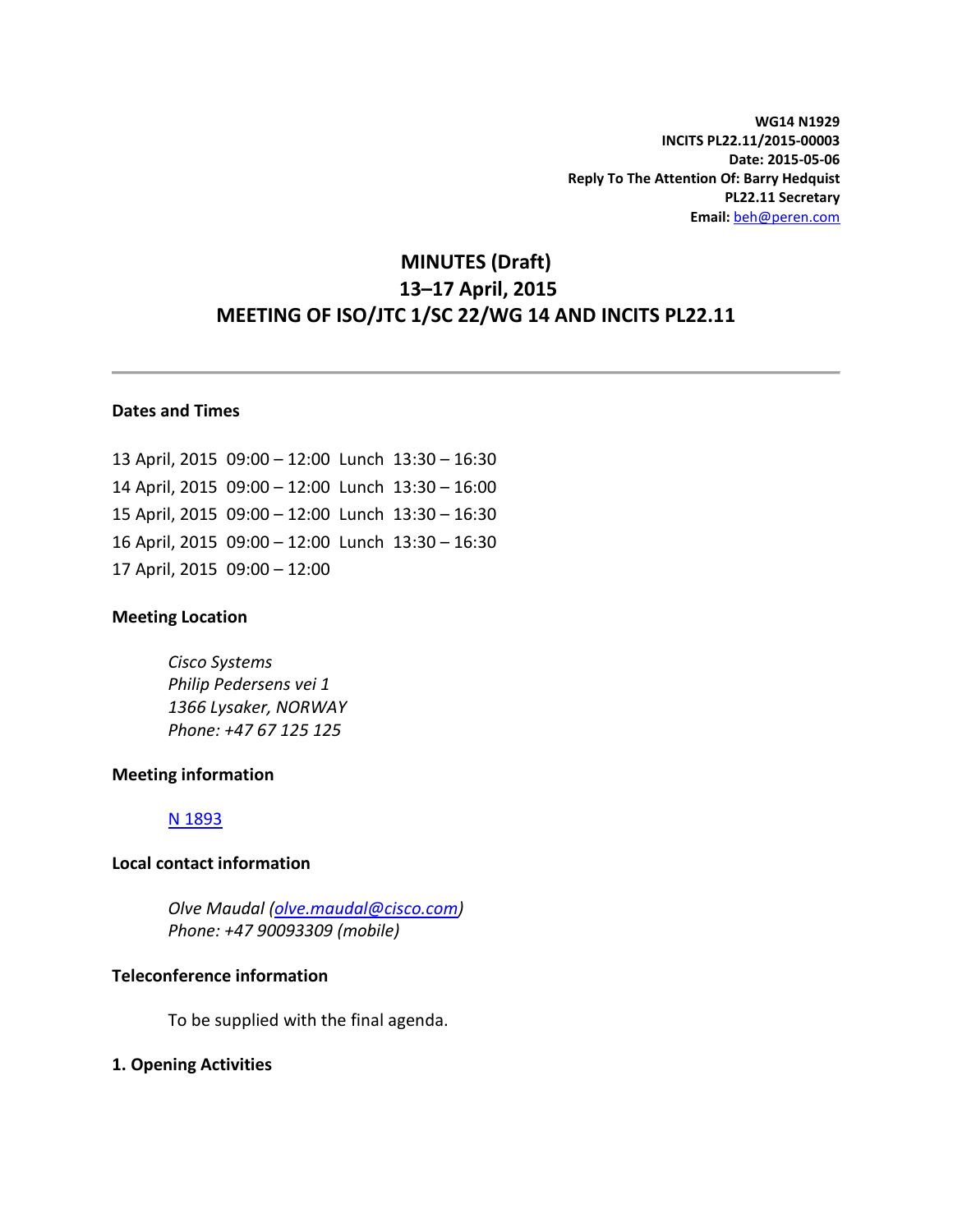## 1.1 Opening Comments (Maudal, Keaton)

Olve Maudal welcomed us to Cisco Systems Norway. Lunch will be at 12:00. A table has been set aside for us in the cafeteria. Lunch is provided courtesy of Cisco. The is also a courtesy dinner available at 5:30 Monday and Wednesday.

| <b>Name</b>           | Organization    | <b>NB</b>  | <b>Comments</b>      |
|-----------------------|-----------------|------------|----------------------|
| David Keaton          | CERT/SEI/CMU    | <b>USA</b> | <b>WG14 Convener</b> |
| John Parks            | Intel           | <b>USA</b> | PL22.11 Chair        |
| Daniel Plakosh        | CERT/SEI/CMU    | <b>USA</b> |                      |
| <b>Blaine Garst</b>   | Garst           | <b>USA</b> |                      |
| Rajan Bhakta          | IBM             | Canada     |                      |
| <b>Clark Nelson</b>   | Intel           | <b>USA</b> |                      |
| <b>Barry Hedquist</b> | Perennial       | <b>USA</b> | Recording            |
|                       |                 |            | Secretary            |
| Clive Pygott          | <b>LDRA</b>     | <b>USA</b> |                      |
| Douglas Walls         | Oracle          | <b>USA</b> |                      |
| Tom Plum              | Plum Hall, Inc. | <b>USA</b> |                      |
|                       |                 |            |                      |
| Fred Tydeman          | Tydeman         | <b>USA</b> | PL22.11 Vice Chair   |
| Lars Bionnes          | Cisco           | <b>USA</b> |                      |
| Jens Gustedt          | Cert            | <b>USA</b> |                      |
| Olve Maudal           | Cisco           | <b>USA</b> |                      |
| Ismail Pazarbasi      | Cisco           | <b>USA</b> |                      |

## 1.2 Introduction of Participants/Roll Call

#### 1.3 Procedures for this Meeting (Keaton)

The Meeting Chair and WG14 Convener, David Keaton, announced that procedures would be as per normal. Everyone was encouraged to participate in the discussion and straw polls.

Straw polls are an informal WG14 mechanism used to determine if there is consensus to pursue a particular technical approach or possibly drop a matter for lack of consensus. Straw polls are not formal votes, and do not in any way represent any National Body position. National Body positions are established in accordance with the procedures established by each National Body.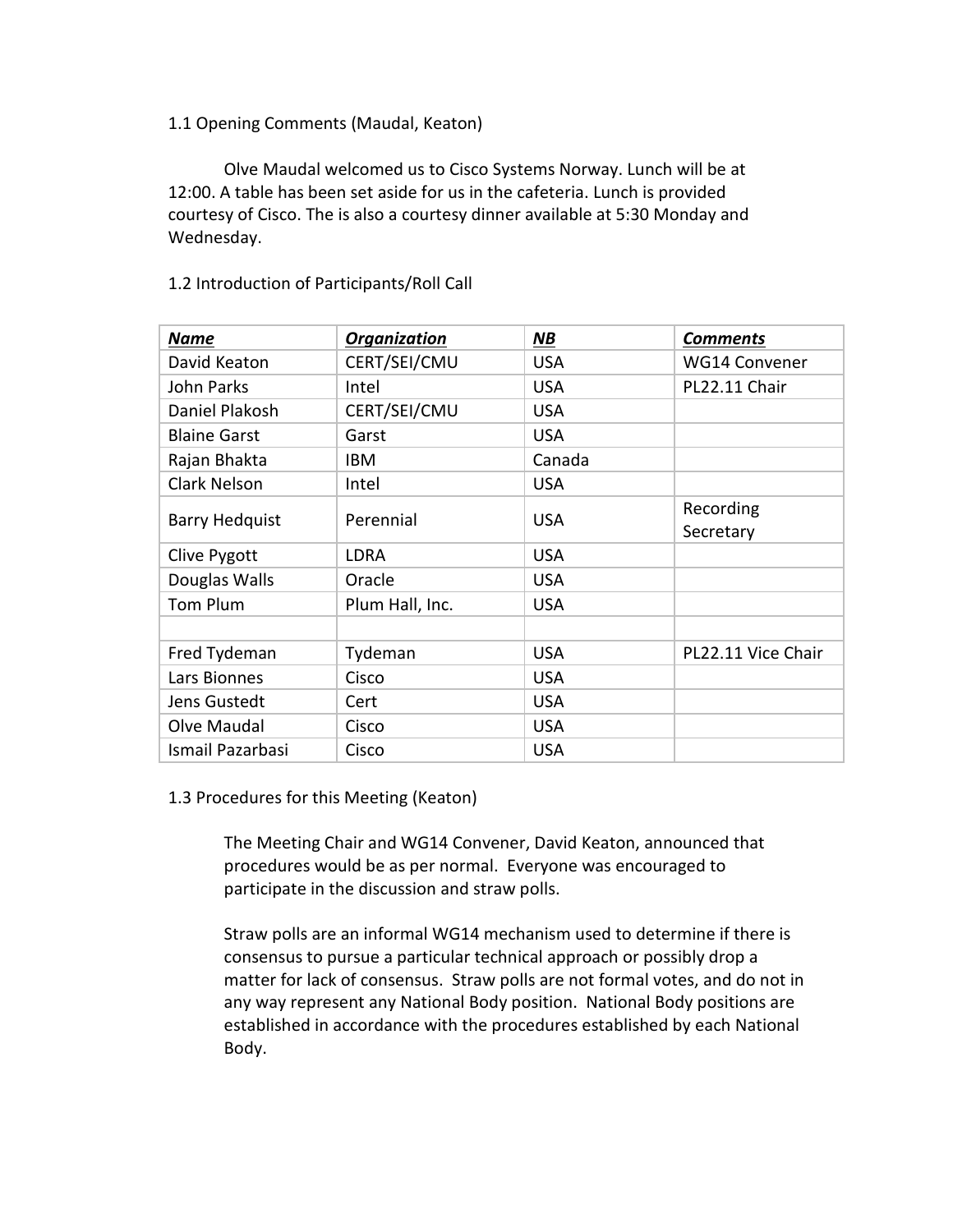INCITS PL22.11 members reviewed the INCITS Anti-Trust and Patent Policy Guidelines at:

<http://www.incits.org/standards-information/legal-info>

All 'N' document numbers in these minutes refer to JTC1 SC22/WG14 documents unless otherwise noted.

The primary emphasis of this meeting was to review the progress of our subgroups and work on Defect Reports.

Barry Hedquist is the Recording Secretary for the meeting.

1.4 Approval of Previous Minutes [\[N1884\]](http://www.open-std.org/jtc1/sc22/wg14/www/docs/n1884.pdf)

Several typos from were reported by various members and corrected.

The minutes were approved by unanimous consent with those changes. (Garst/Parks)

Final Minutes from St Louis will be N1928. Draft Minutes from Lysaker will be N1929.

- 1.5 Review of Action Items and Resolutions
	- ACTION: Convener to provide meeting info for Lysaker in post meeting mailing.

DONE

ACTION: Blaine to write up an approach for the FP Group that goes a bit beyond the approaches discussed in N1841.

**OPEN** 

ACTION: Convener to communicate our intent include the issues discussed in N1848 into the 'future revisions' SD3 document to David Svoboda.

Done N1899

ACTION: Blaine to update TS 17961 DR Document to reflect the update to N1860.

DONE – N1891

ACTION: Blaine to reword the Proposed Committee Response for DR 441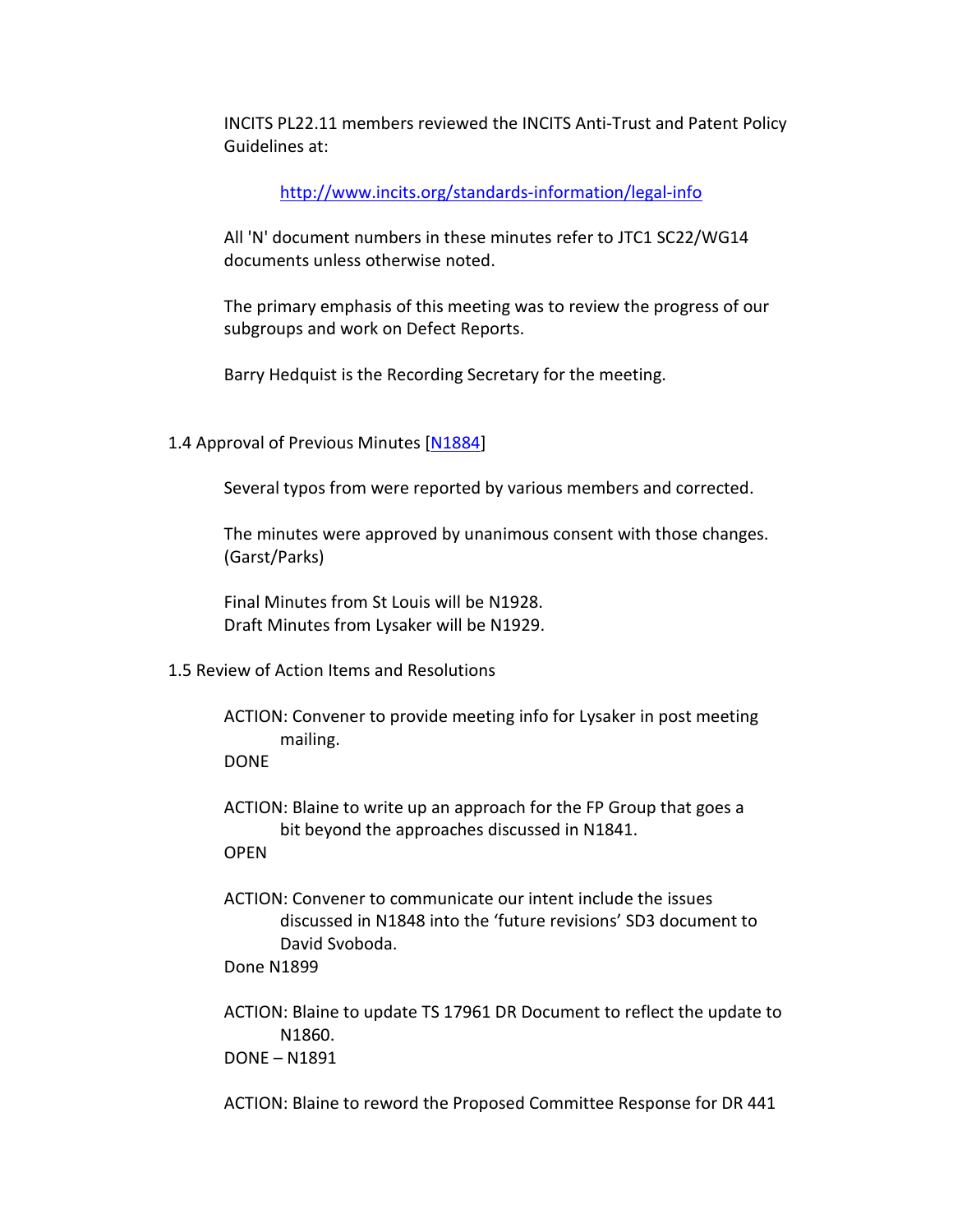#### DONE

ACTION: Convener to add the issues in DR 446 to the future revisions document SD3. DONE N1917

ACTION: Blaine to write paper with proposed TC for DR 423 DONE – DR Log N1863

ACTION: Blaine to open a DR to clarify the memcmp reference in note 1 in 7.17.7.4; para 3. DONE N1909

ACTION: Martin to contact Nick for further input for DR 437 DONE N1895

ACTION: Larry to review the words for a Proposed TC, DR 444. OPEN

ACTION: Martin Sebor to show WG21 DR 445/Proposed TC. OPEN – Follow up BEH

ACTION: Martin to examine what C++ says about temporary objects (object with a temporary lifetime). RE: DR 452 **OPFN** 

ACTION: Blaine to update DR 452 as needed. DONE – DR log

ACTION: Douglas to examine the issue and come up with a Proposed TC for DR 431. DONE N1906

ACTION: Blaine to rework the Proposed TC for DR 453 DONE N1908

ACTION: Blaine to write up a Proposed Committee Response for DR 461, that also explains the intent of 'refer'. DONE DR LOG

ACTION: David to add the suggested changes in DR 461 to SD 3. DONE N1917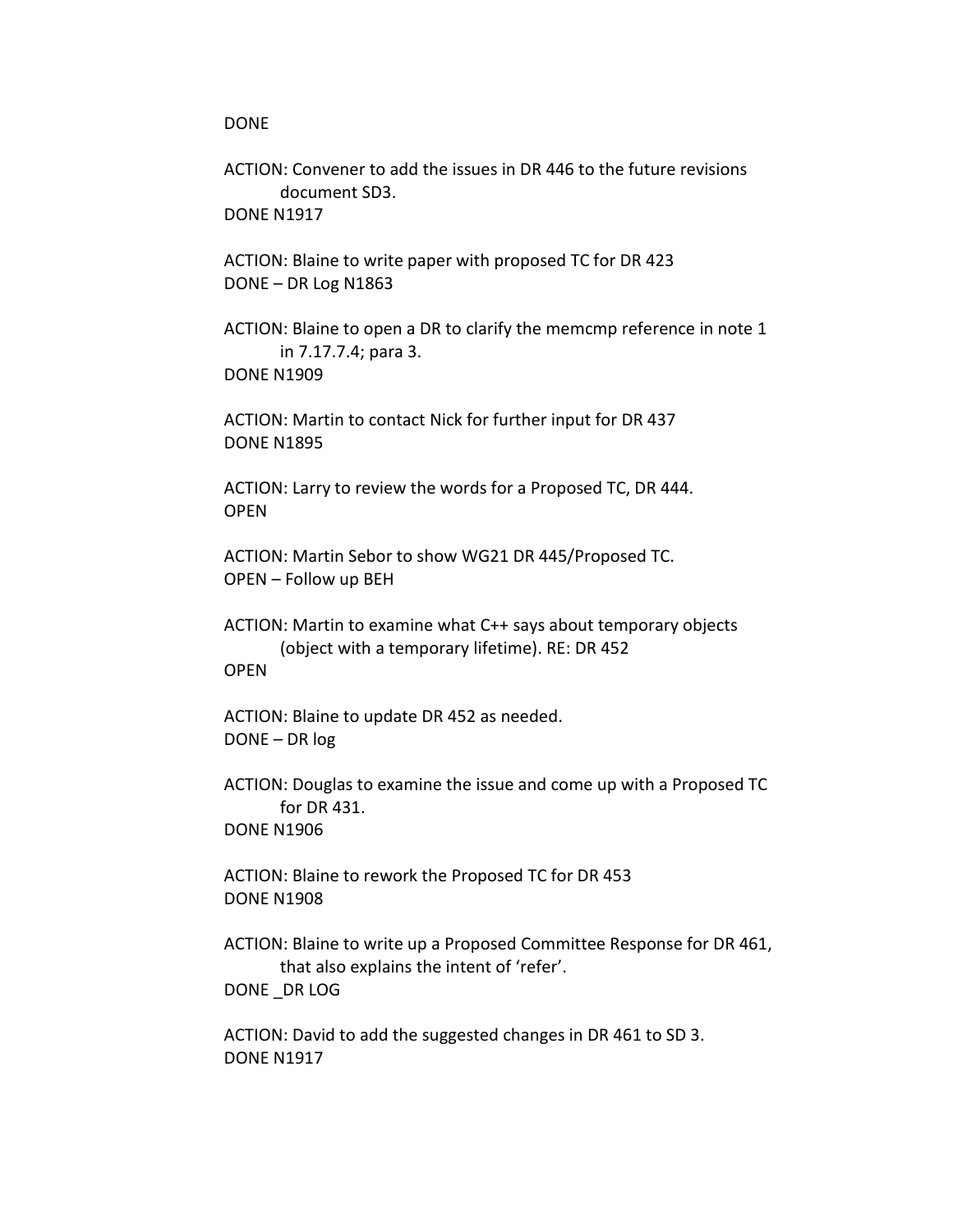ACTION: Blaine to write a Proposed TC for DR 462 based on N1887, as discussed. DONE – DR Log

ACTION: David to add suggested changes in DR 463 to SD 3 DONE N1917

ACTION: Blaine to write up a Proposed Committee Response to DR 466. DONE – DR Log

ACTION: Convener to add the Suggested TC material in DR 466 (N1865) to SD3. DONE N1917

ACTION: Blaine to add a Proposed Committee Response and Proposed Technical Corrigenda for DR 467. DONE DR LOG

ACTION: Blaine to adopt Suggested TC as Proposed for DR 468. DONE

ACTION: Blaine to submit a new paper for DR 469. DONE N1907

ACTION: Blaine to write a Proposed TC for DR 470. DONE N1922

ACTION: Blaine to write a Proposed TC for DR 471 based in the Suggested TC.

DONE DR Log

ACTION: Martin will provide words to clarify that a NULL pointer can be a valid argument as a consequence of the Proposed TC for DR 465. OPEN

RESOLUTIONs:

Send out FP DTS 18661, Parts 3 & 4, for DTS Ballot after editorial review by the Editorial Committee. DONE – N1896, N1897

1.6 Approval of Agenda

Revisions to the Agenda are posted on the Wiki, and reflected here. Added Items: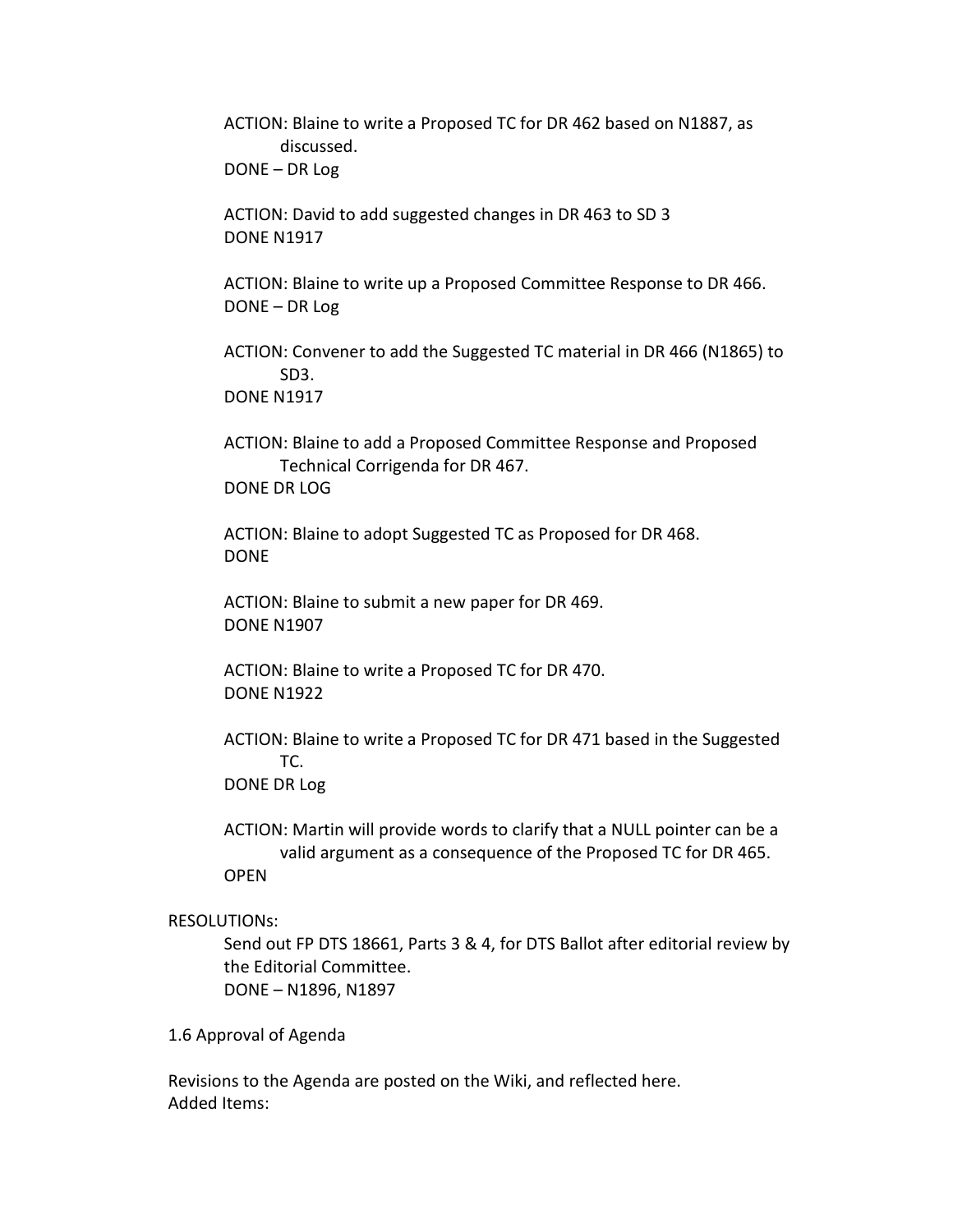N1922 N1923 N1927

Deleted Items: None

Agenda approved by unanimous consent. (Tydeman/ Bhakta)

1.7 Identify National Bodies Sending Experts

US, Canada

## **2. Reports on Liaison Activities**

2.1 SC 22 (Plum) - No Report

2.2 PL22.11/WG 14 (Parks / Keaton) PL22.11 – no report WG14 – SD 1-3 updated N1925 – N1917

2.3 PL22.16/WG 21 (Keaton) WG21 N4220 – Eliminating Undefined Behavior. Should keep an eye on it. ACTION – ALL Review & Comment WG21 N4220

Tom Plum: Email 13649: regarding \_\_BOOL\_ … subject to more than one interpretation, better if C++ dropped reference to it. WG21 wants input from WG14. We agree that C++ should drop it.

2.4 PL22 (Plum) – No Report. Jim Thomas is receiving a Technical Achievement award at the symposium in Las Vegas for his contribution to C Floating Point

2.5 WG 23 (Pygott) – WG23 is Stephen Michell - convener.

2.6 MISRA C (Pygott) – No Report

#### 2.7 Other Liaison Activities

Austin Group – Jens. POSIX Issue with snprintf. What happens if the size is larger than INT\_MAX. POSIX returns an error. Should C do the same? Austin Group could submit a DR to WG14. We cannot make a decision on this without an N paper describing the issues.

## **3. Reports from Study Groups**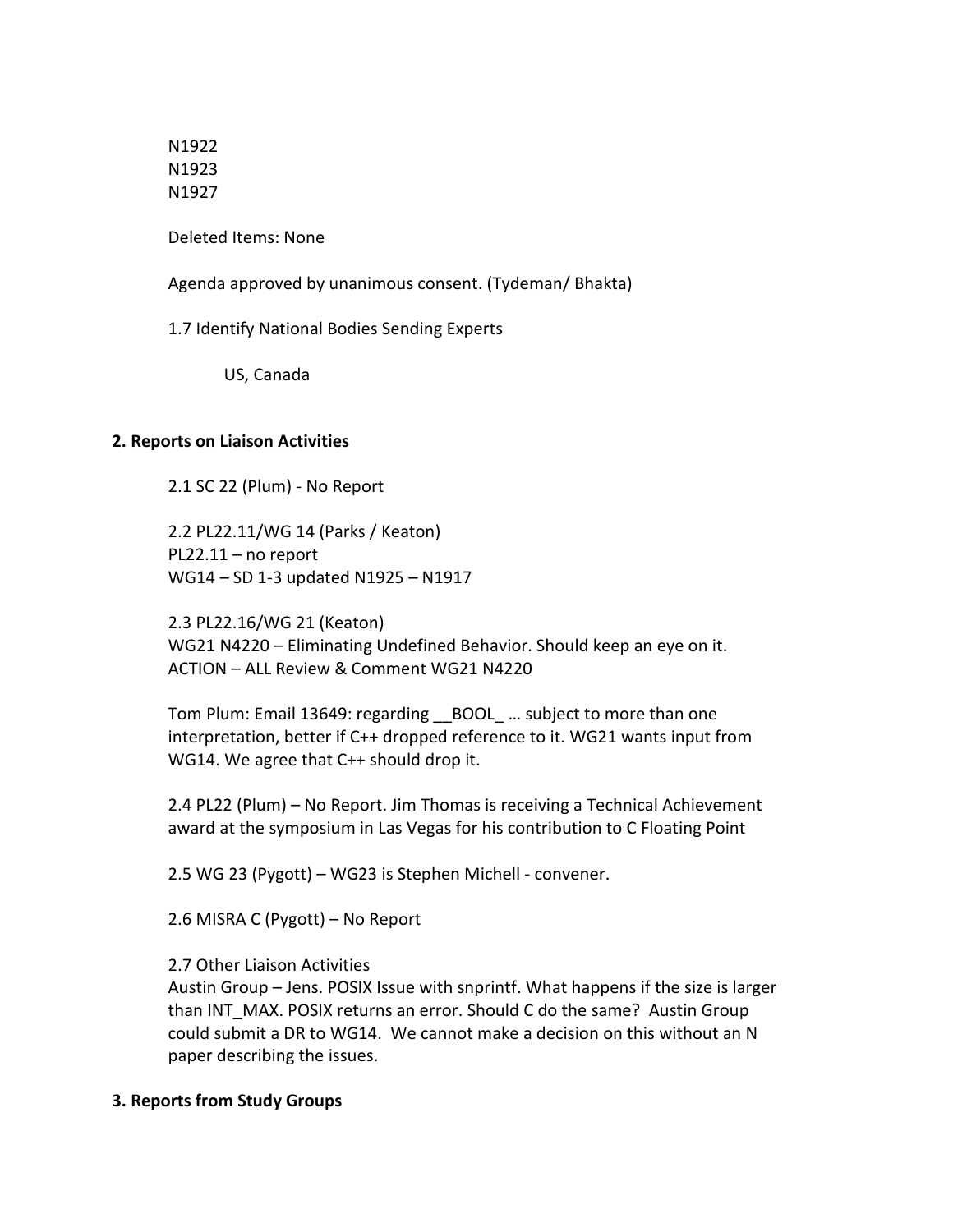3.1 C Floating Point activity report (Rajan)

Part 2 – major editorial issues with ISO. Personnel changeover issues created an incorrect document published in February. WG14 has sent what is to be believed the 'final' version. N1924 (final version) and N1926 (diff marks) represent the final version.

Parts 3 & 4 recently passed last ballot. Possible editorial items.

Part 5: Working Document is published, working on exception handling part, and is not in the existing working document

3.2 CPLEX activity report (Nelson)

Not a lot of progress since the last WG14 meeting. Do not have a new working paper. Hoping to have a more complete document in October.

## **4. Teleconference Meeting Reports**

4.1 Report on any teleconference meetings held – No new reports

## **5. Future Meetings**

5.1 Future Meeting Schedule

- Fall,  $2015$  Kona, HI, USA, 26–29 October, 2015 (following WG21)
- Spring, 2016 London, UK, 11–15 April, 2016 BSI
- Fall, 2016 Pittsburgh, PA, USA (tentative) CERT
- Spring, 2017 Markham, ON, Canada (tentative) IBM

## 5.2 Future Mailings

- Post Lysaker 04-May-2015
- Pre Kona 28-September-2015
- Post Kona 30-November-2015
- Pre London 14-March-2016
- Post London 09-May-2016

## **6. Document Review**

6.1 [N1896,](http://www.open-std.org/jtc1/sc22/wg14/www/docs/n1896.pdf) TS 18661-3 (ballot results to be available by time of meeting)

This TS is for floating point extensions to C for Interchange and extended types.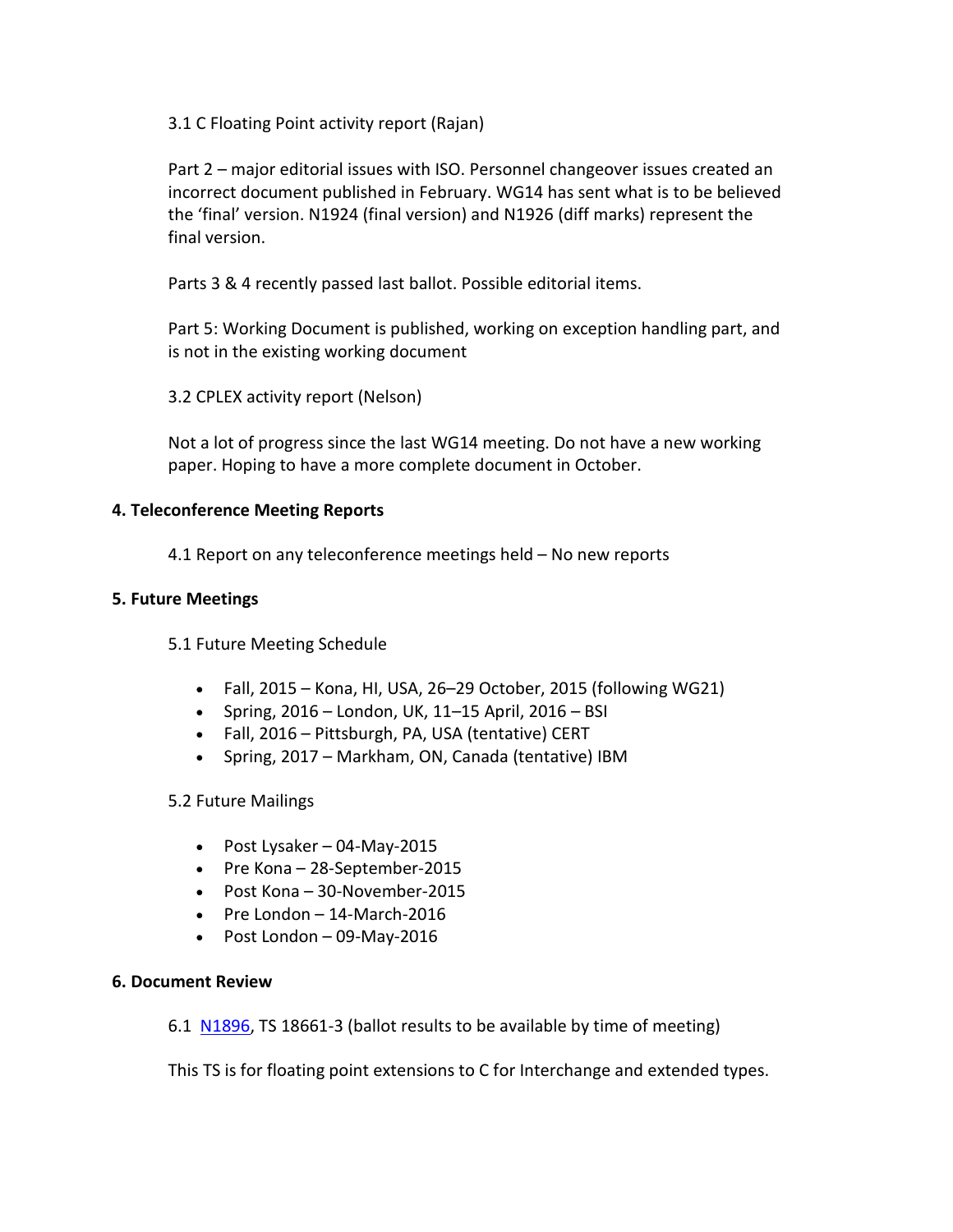TS Ballot passed with no comments. Some editorial changes required by ISO, Need an editorial review committee.

Fred, Clive, Blaine, David volunteered for the editorial review committee.

Then, send out for publication

6.2 [N1897,](http://www.open-std.org/jtc1/sc22/wg14/www/docs/n1897.pdf) TS 18661-4 (ballot results to be available by time of meeting)

TS is for floating point extensions to C for supplementary functions.

TS Ballot has passed with no comments. Some editorial changes required by ISO, Need an editorial review committee.

Fred, Clive, Blaine, David volunteered for the editorial review committee.

Then, send out for publication

6.3 [N1899,](http://www.open-std.org/jtc1/sc22/wg14/www/docs/n1899.pdf) Integer Precision Bits Update, Svoboda

This document is a proposed revision to the C Standard to add macros that indicate the number or width bits for the standard unsigned integer types. For unsigned integer types, the number precision bits matches the number of width bits. Precision bits for the signed integer types can be derived by subtracting 1 from the width bits for the corresponding unsigned integer type.

Add this paper to SD3, Proposed Revisions to the Standard.

Discussion:

7.20.2.1 Rajan: Why <=N rather than =N for UINTN\_MAX? May also apply to INTN\_MAX as well.

Any objection to adding N1899 to SD3 with a note concerning the <= issue of 7.20.2.1. – NO.

ACTION: Convener to add N1899 to SD3 with a note concerning the <= issue of 7.20.2.1

6.4 [N1919,](http://www.open-std.org/jtc1/sc22/wg14/www/docs/n1919.pdf) First Draft of TS 18661-5 (incomplete but ready to start discussions) (Bhakta)

Part 5 of TS 18661, Floating-point extensions for C, define supplemental attributes recommended by ISO/IEC/IEEE 60559:2011.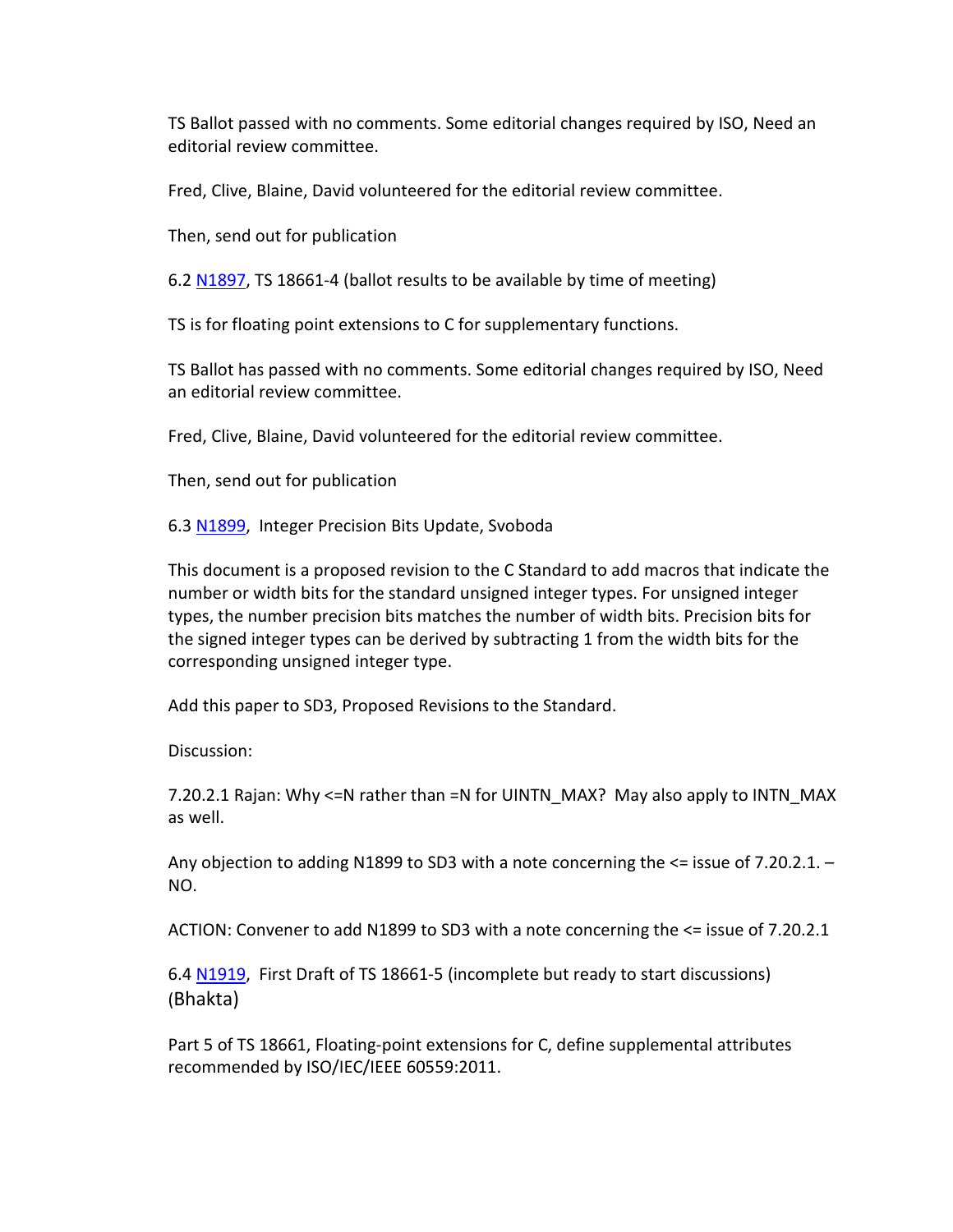Will also include some discussion of N1925, which includes exception handling items.

N1919 is the first draft of Part 5 presented to WG14. Rajan presented as slide presentation on an overview of Part 5. Jens: Any reason some pragmas are not preceded by STDC ? Rajan: Probably an oversight.

Rajan also covered material in N1925, Alternate Exception Handling. The intent is to be able to conform to all the alternate methods presented or the implementation is nonconforming to Part 5. Doing so will likely be quite expensive to implementations. Clark suggested putting the action first in the syntax statement. Rajan agreed.

What happens when an exception action follows a prior action, and one action conflicts with the other – sequencing of actions issue. Spec should leave room for an implementation to define what happens. Nothing is said about what happens with signals.

Schedule: TBD. Expect to have a draft at Kona. David pointed out that the ISO completion date for all of 18661 is Dec 2016. Could be an issue.

Discussion of N1919 lead by Rajan. Fred took notes on this discussion for consideration by the FP Committee for revision to this draft.

Straw Poll: Do volatile and atomics retain their existing sematics with the value changing optimizations?

YES  $-12$ , NO  $-0$ , Abstain  $-3$ 

How to handle an IEEE requirement in the IEEE Standard that non-reproducible affects be diagnosed when detecting such as case is not possible.

## **6.5 N1922, Proposal for DR 470**

#### **6.6 N1923, Compatibility of Pointers to Arrays with Qualifiers,**

Moved from DRs to consideration for SD 3. There does not seem to be a reason to NOT make this change. This would put us in sync with C++. Tom would like to see comparison of pointers included with this item as an add to SD 3. That would require a new paper.

Add to SD 3? YES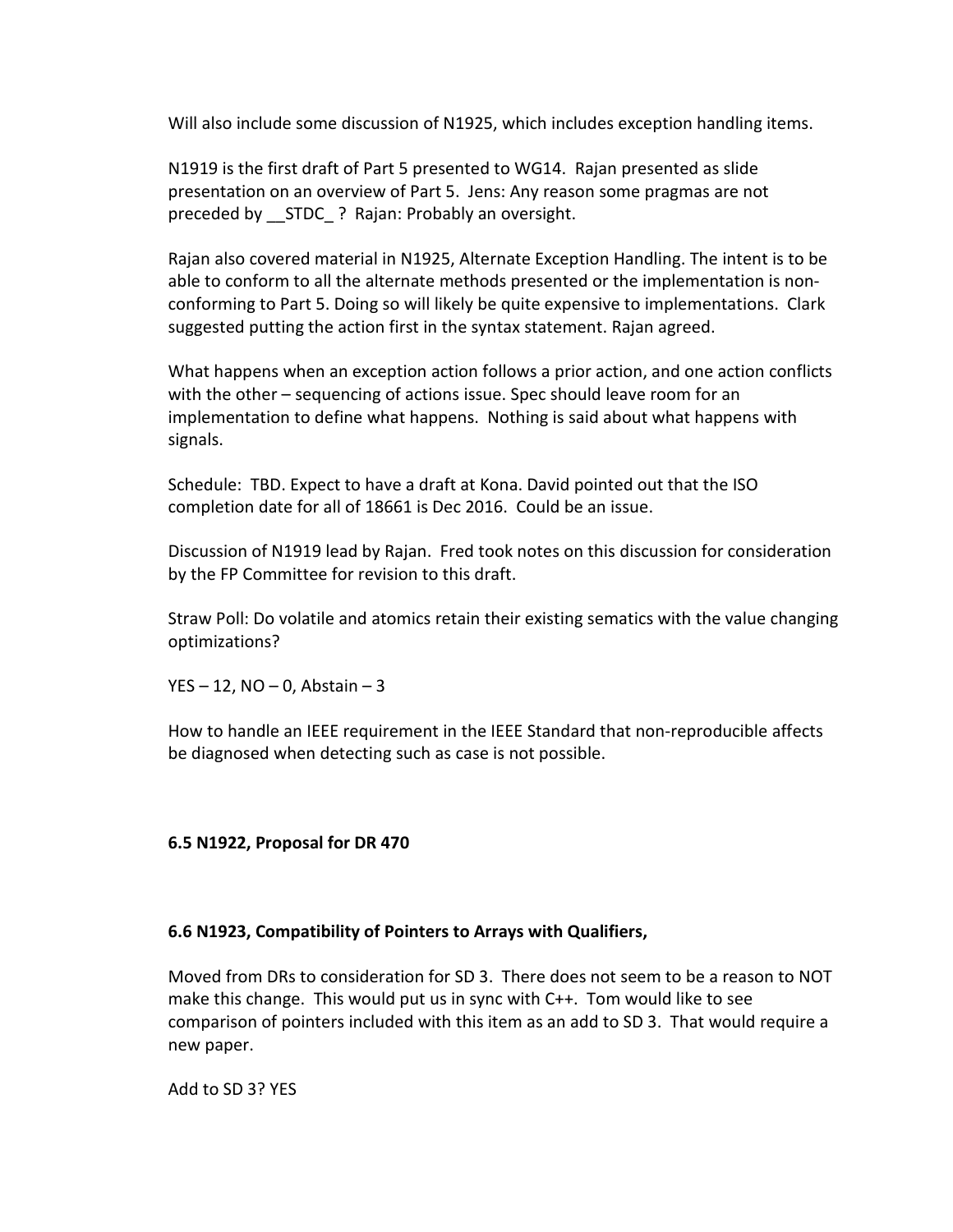### **ACTION: Convener**

## **6.7 N1927, Possible DR: Misleading Atomic Library References to atomic types (Garst).**

Blaine sees this as something we should have caught in editing C11, but did not. Is this a DR? Jens thinks it is, because in some place it applies, it some places it does not. This would clear up our 'intent'.

Make this a DR? YES, assigned DR 475.

## **6.8 N1910, \_Alignof Incomplete Arrays**

Difference between the C and C++ Standards was created in C++11. C++ considered this item to be 'not the way it should work', and changed it. We did not catch it. Is this a DR or a 'change to our Standard' ? General consensus is it is a change to our Standard. Discussion to add to SD 3.

There does not seem to be a reason why an incomplete type is NOT allowed. C++ allows it, but we are not sure why. An object of an incomplete array type cannot be allocated.

Add to SD 3? Yes  $-11$ , No  $-1$ , Abs  $-1$ 

#### **ACTION: Convener to add N1910 to SD 3.**

#### 6.9 **\_\_LINE\_\_ and Multiple Lines [\[N1911\]](http://www.open-std.org/jtc1/sc22/wg14/www/docs/n1911.htm)**

It's not clear what value, if any, is added by addressing this as a DR. There is no use for this change. Is this a DR.

Is this a DR. Yes – 4, No 8, Abstain -2 NOT A DR. Put under Document Review.

The potential of a "need" for a change is very unclear. Making the behavior 'unspecified' seems to have some merit.

Add N1911 to SD 3 as explicit "unspecified behavior" ? y-8, n-5, a-2.

**ACTION: Convener to add N1911 to the SD 3 as "unspecified" behavior rather than implicit "undefined".**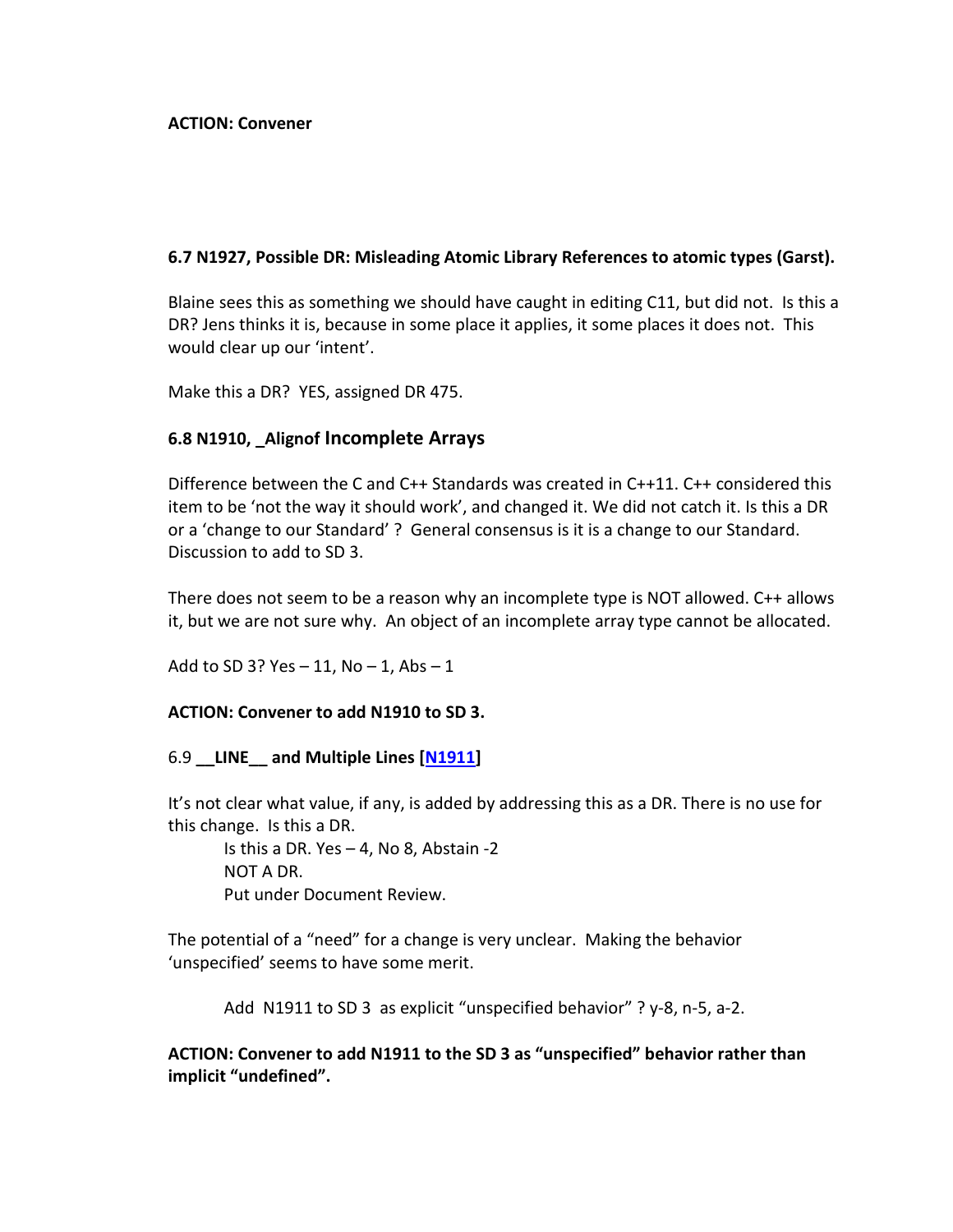### **7. Defect Reports**

- 7.1 Discussion on the Defect Report Process
- 7.2 IS 9899:2011 Defect Reports [N1892](http://www.open-std.org/jtc1/sc22/wg14/www/docs/n1892.htm)

**DRs in REVIEW**

- **DR 438 – moved to CLOSED**
- **DR 440 – moved to CLOSED**
- **DR 442 – moved to CLOSED**
- **DR 443 – moved to CLOSED**
- **DR 449 – moved to CLOSED**
- **DR 451 – moved to CLOSED**
- **DR 454 – moved to CLOSED**
- **DR 457 – moved to CLOSED**
- **DR 458 – moved to CLOSED**
- **DR 459 – moved to CLOSED**
- **DR 460 – moved to CLOSED**
- **DR 463 – moved to CLOSED**

#### **DRs in OPEN Status**

#### **DR 406**

October 2014 meeting reviewed N1856, and developed a Committee Discussion with proposed words. Are the words sufficient? They represent progress, but possibly not perfection. What are "coherence rules"? (5.1.2.4 p27, last line). DR402 introduces the "read-write coherence" term. Change to "coherence requirements v. coherence rules" ??(yes).

Item 1. 5.1.2.4;p22 Change 'value from' to 'from which its values are taken'.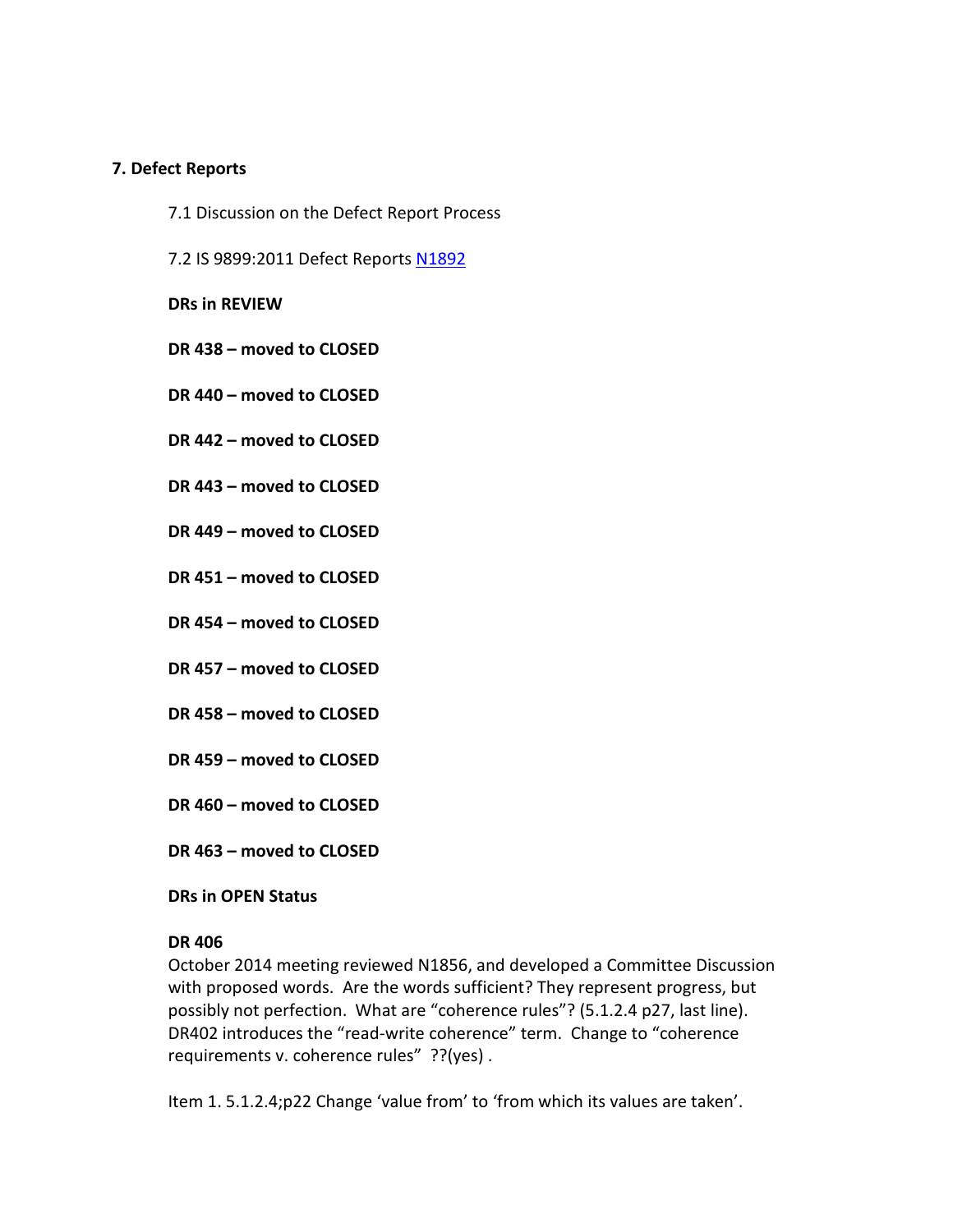Generate a Proposed TC based on above. Leave OPEN

## **DR 407**

Turn item #2 from Oct 2014 Committee Discussion into a Proposed TC. Leave OPEN

## **DR 423**

Jens says there are compilers now that interpret generic differently. CLANG and GCC are different. This item is more critical now that previously. We need to clarify our intent. People are starting to use 'generic, and implementations differ. See N1863. Adopt those words as a Proposed TC for DR 423. Leave OPEN

## **DR 427**

Clark – the Proposed TC is not enough. We must not lose implicit conversion of argument expressions. Clark will look more into this. Come back Wed. DONE Clark is satisfied we've said what we mean. There is no room for confusion. Everyone agrees. Add Committee Discussion. Blaine would rather use the verb 'initialization' rather than 'assignment'.

## **ACTION: Blaine to investigate other concerns for DR 427.**

## Leave OPEN

## **DR 431**

**Subject:** atomic compare exchange: What does it mean to say two structs compare equal?

atomic\_compare\_exchange is intended to emulate low level semantics, rather than high level instructions. You get what the machine gives you.

## **Proposed Technical Corrigendum (N1906)**

7.17.7.4p2 replace the second sentence with:

Atomically, compares the contents of the memory pointed to by object for equality with that in expected, and if true, replaces the contents of the memory pointed to by object with desired, and if false, updates the value in expected with the value pointed to by object.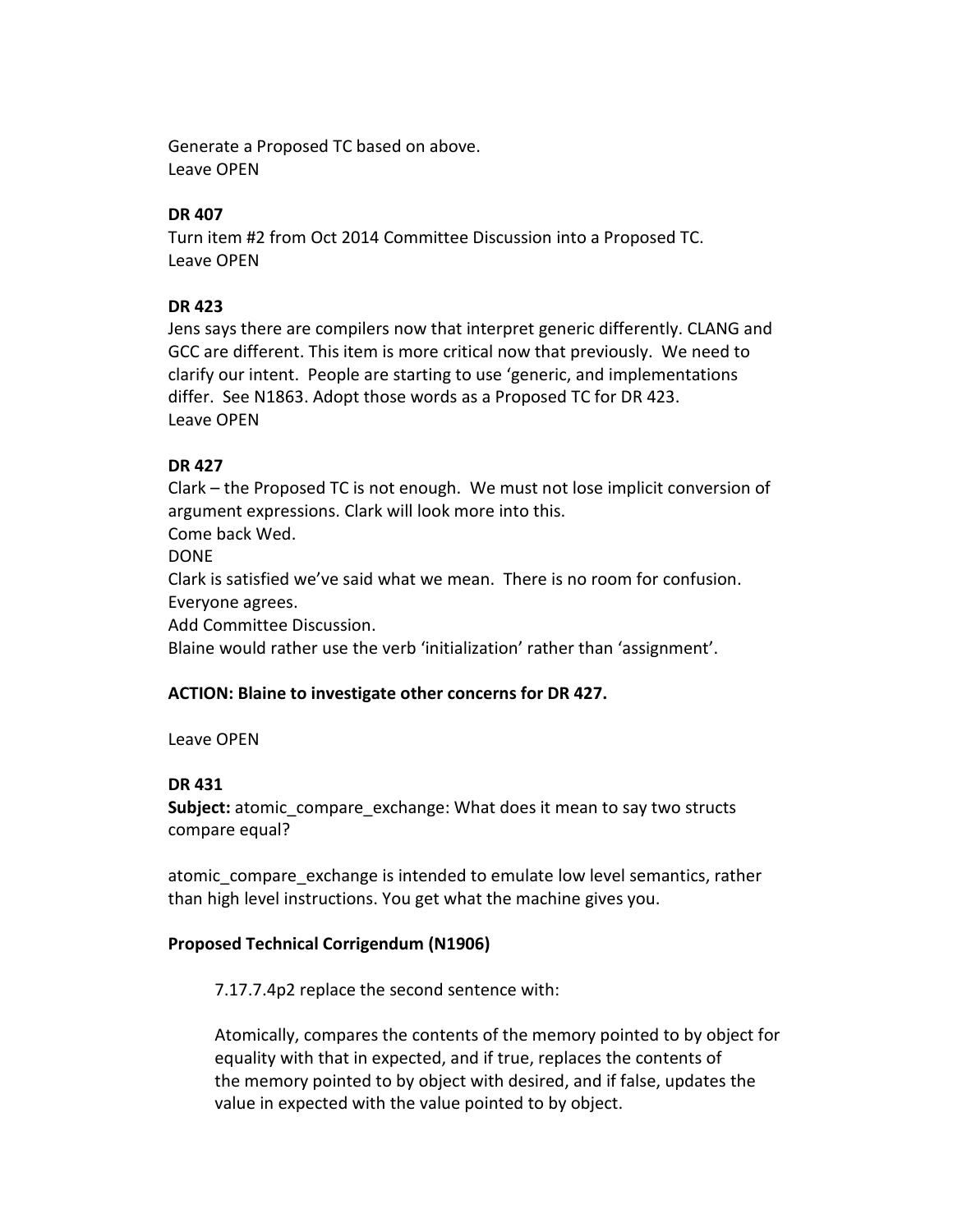We meant to be aligned with C++, and for this, we are not. Make the above a Proposed TC for this DR? Needs words along the line of… TBD.

Question: Use words along the lines of above to create a Proposed TC: y-11, n-2, abs -2

ACTION: Douglas to write a Proposed TC for DR 431 based on N1906 and editorial add-ons suggested by Fred and Jens. Doug to email the Proposed TC for inclusion in these minutes. DONE – see below:

Words from Douglas: Proposed TC

7.17.7.4p2 replace the second sentence with:

Atomically, compares the contents of the memory pointed to by object for bitwise equality with that in expected, and if true, replaces the contents of the memory pointed to by object with desired, and if false, updates the value in expected with the value pointed to by object.

Leave OPEN

#### **DR 437**

Subject: clock overflow problems

ACTION: Rajan to write a Proposed TC. DONE – See below

> Committee discussion direction: Question 1: No. Yes. Remove the last line of 7.27.2.1p3 (see question 3 for the change). Question 2: No. Question 3: No. Say does not result in undefined behavior and instead is unspecified behavior.

Proposed TC:

In 7.27.2.1p3 change:

 If the processor time used is not available or its value cannot be represented, the function

returns the value (clock  $t$ )(-1). (319)

...

319) In order to measure the time spent in a program, the clock function should be called at the start of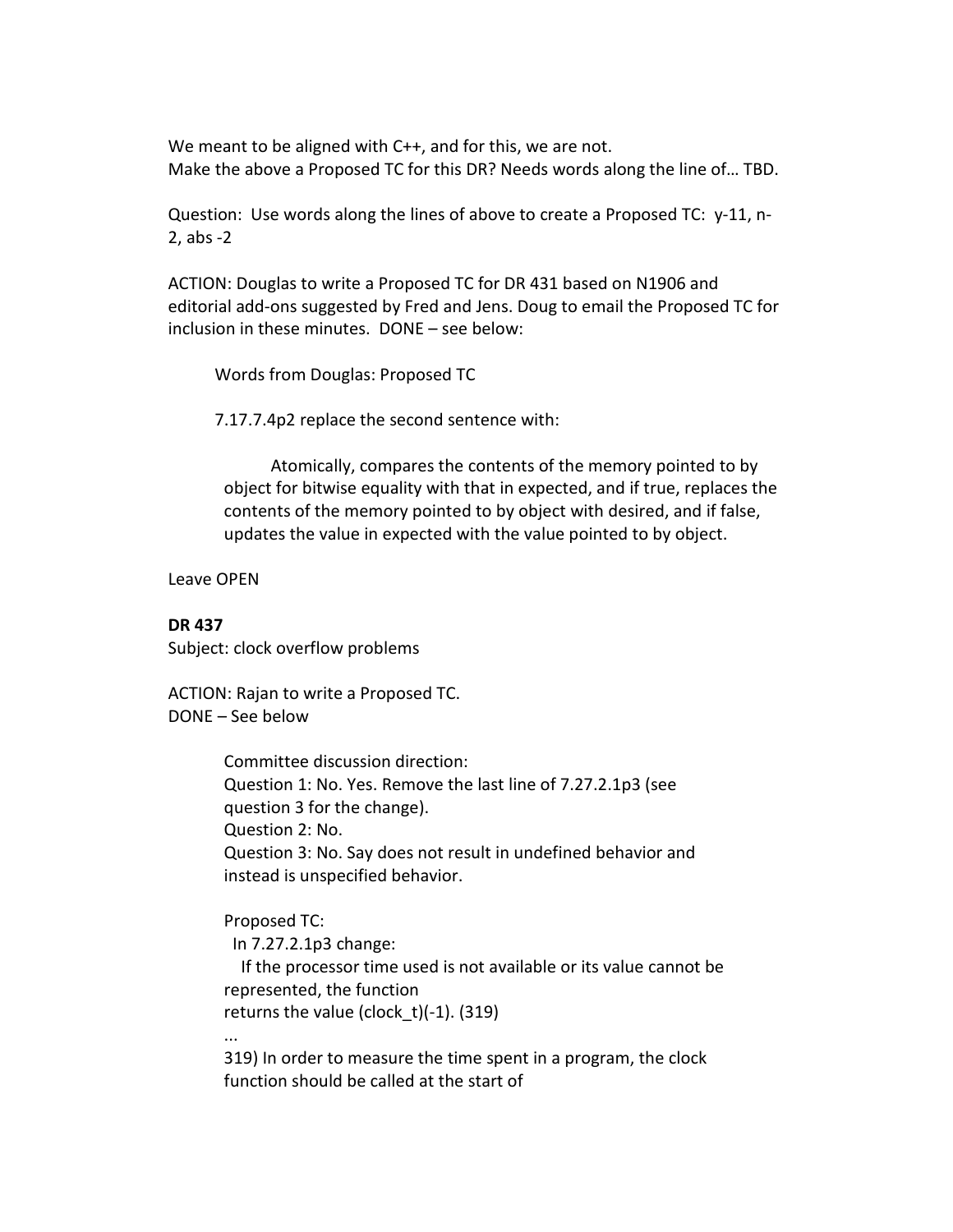the program and its return value subtracted from the value returned by subsequent calls.

to:

...

 If the processor time used is not available, the function returns the value (clock  $t$ )(-1).

 If the value cannot be represented, the function returns an unspecified value. (319)

319) This may be due to overflow of the clock t type.

Some concern about removing the original footnote, but that footnote is the source of this DR.

Q: Do we want to accept Rajan's words above as a Proposed TC y-11, N-0, A-4

## **ACTION: Blaine to add Rajan's words above as a Proposed TC for DR 437**

Leave OPEN

## **DR 439**

Subject: Issues with the definition of "full expression"

## **ACTION: Clark to write a paper on DR 439.**

## **DR 441**

Subject: Floating-point issues in C11 from PDTS 18661-1 UK review, Issue 2

NAD, Proposed Committee Response ? Fred disagrees.

ACTION: Blaine to write a Proposed TC for DR 441 applicable to the suggested change to Annex F. Change "might not" to "need not".

Leave OPEN

## **DR 444** Subject: Issues with alignment in C11, part 1 No Proposed TC

Clark pointed out that C++ does allow the changes proposed in this DR. Should Alignas be allowed in a cast? After some discussion, Clark volunteered to write a Proposed TC, without using it in a cast.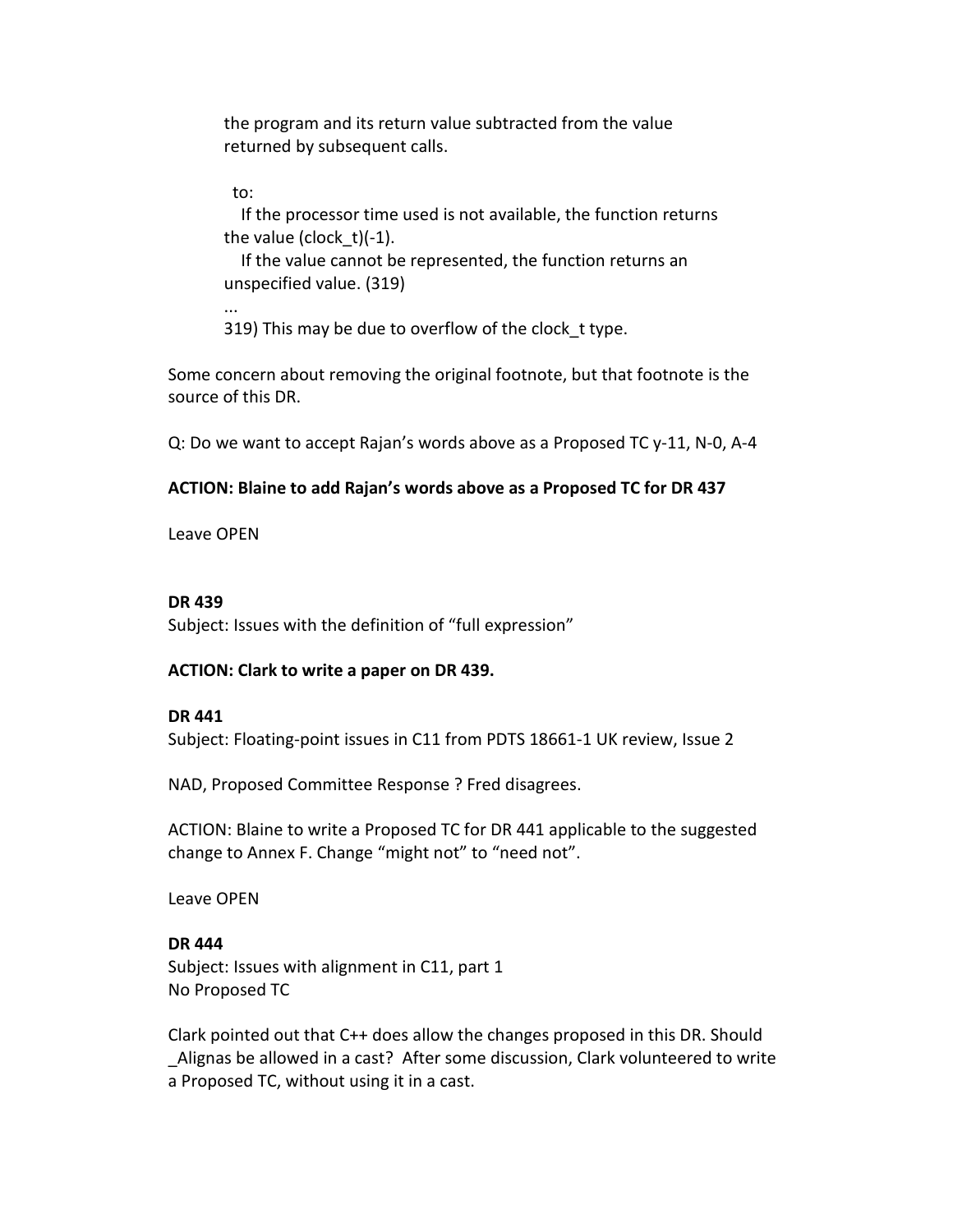## **ACTION: Clark to write a Proposed TC for DR 444. DONE – See Below:**

6.7.2.1p1: Add a new alternative to specifier-qualifier-list:

specifier-qualifier-list: *type-specifier specifier-qualifier-listopt type-qualifier specifier-qualifier-listopt alignment-specifier specifier-qualifier-listopt*

*specifier-qualifier-list* is used in the grammar in only two productions: *struct-declaration* (which relates to the primary purpose of this DR), and *type-name*, which is used only in the definitions of these constructs:

- generic association (generic selection)
- compound literal
- sizeof expression
- Alignof expression
- cast expression
- atomic type specifier
- alignment specifier

As far as I can tell, the C++ standard does not allow an alignment-specifier in a type-id (which is the C++ name for the construct that corresponds to type-name). However, that prohibition is imposed by a blanket statement about attributes, which can't be used for C.

If we think it doesn't make sense to support an alignment-specifier in any of the above constructs, that could be achieved quite simply by adding a constraint (the first!) to 6.7.7, following paragraph 1 (the syntax): (an optional addition).

## **Constraints**

The specifier-qualifier list of a type name shall not include an alignment specifier.

## **Issues noted during drafting (Clark)**

In 6.7.3p5, there are two references to specifier-qualifier-list, which should also reference declaration specifiers (and which, for consistency with the rest of the prose, should not use an italicized nonterminal name).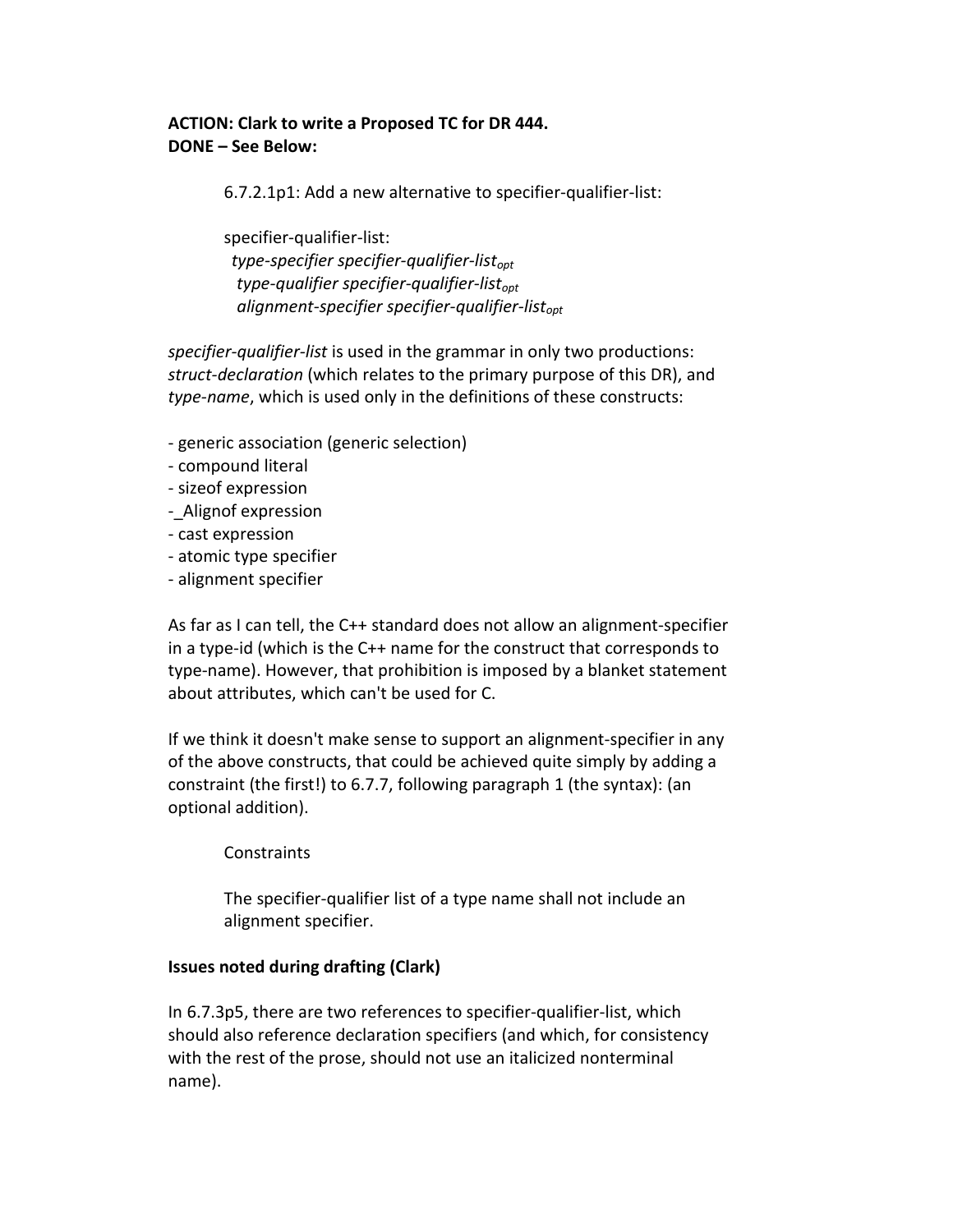In 6.7.5, paragraphs 2 and 4, there are occurrences of the phrase "alignment attribute" which should instead read "alignment specifier".

Discussion:

Does the optional constraint serve any real purpose? Fold Clark's input into the Committee Discussion.

Tom's thoughts:

Alignas needs to be applied wherever objects are laid out in memory struct type will involve the alignment into the type system other than struct, alignment is not incorporated into the type system

## **ACTION: Blaine will look for a number of constraints that capture Tom's thoughts on DR 444 and incorporate it into the Committee Discussion.**

Alignment of arrays, and scalars are two possible instances outside of structs that may be considered.

Leave OPEN

**DR 445** Subject: Issues with alignment in C11, part 2

Proposed TC exists. C++ liaison issue? Leave OPEN – come back later Dave likes the Proposed TC. **Move to REVIEW**

## **DR 448**

Subject: What are the semantics of a # non-directive? Proposed TC exists. **Moved to REVIEW**

**DR 450** Proposed TC exists. **Moved to REVIEW**

## **DR 452**

Subject: Effective Type in Loop Invariant How to define the effective type of a temporary object? Discussion from Oct 2014 has a possible TC. Is it complete? Clark does not think so, and does not like '..behaves as if..' Change to '..behaves as if it were declared with the type of its value..' or just say we want it to have the effective type.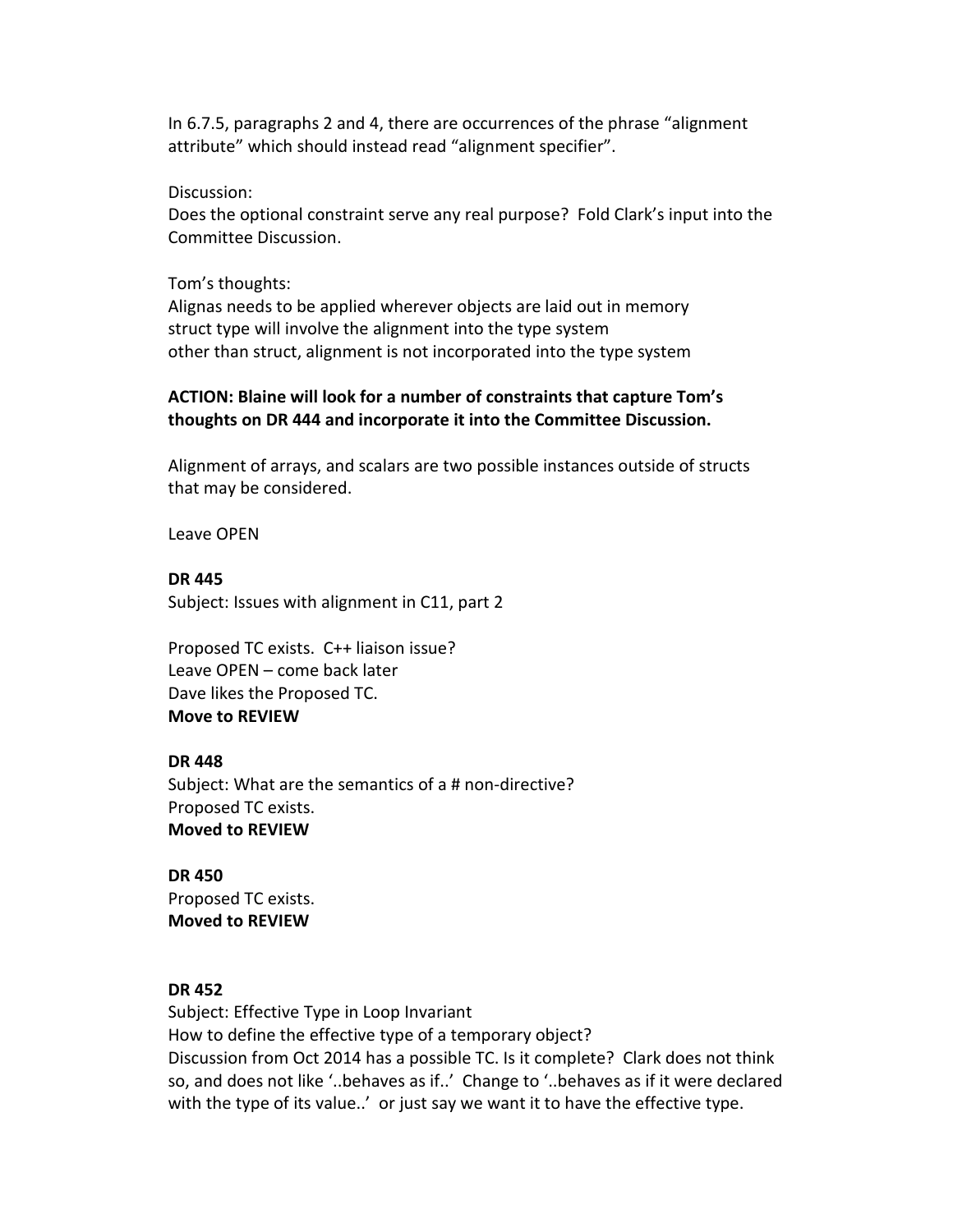A temporary object has the effective type of its value. ??

A temporary object has the effective type of …(what). Need to define 'what'. Rajan will try to define 'what' at lunch.

Rajan's Proposed TC

In 6.2.4p8 append:

An object with temporary lifetime behaves as if it were declared with the declared type of its value for the purposes of *effective type* (forward reference to 6.5p6). Such an object is known as a temporary object. A temporary object need not have a unique address. (wordsmithed)

Needs work.

Consider not defining temporary object ?

Douglas rework:

An object with temporary lifetime behaves as if it were declared with the type of its value for the purposes of effective type (forward reference to 6.5p6). An object with temporary lifetime need not have a unique address.

Blaine would like to replace 'an object with a temporary lifetime' with 'such an object.'

ACTION: Blaine Generate a Proposed Technical Corrigenda for DR 452 based on the Committee Discussion of April 2015.

#### **DR 453**

Subject: Atomic flag type and operations (7.17.8) See N1908

Fred: Nothing ties the use of 'atomically' in para 2 & 3 to the same atomic operation.

ACTION: Dave to write something up during lunch. DONE – See Below

The following is proposed as a technical corrigendum for DR 453 on the atomic flag data type.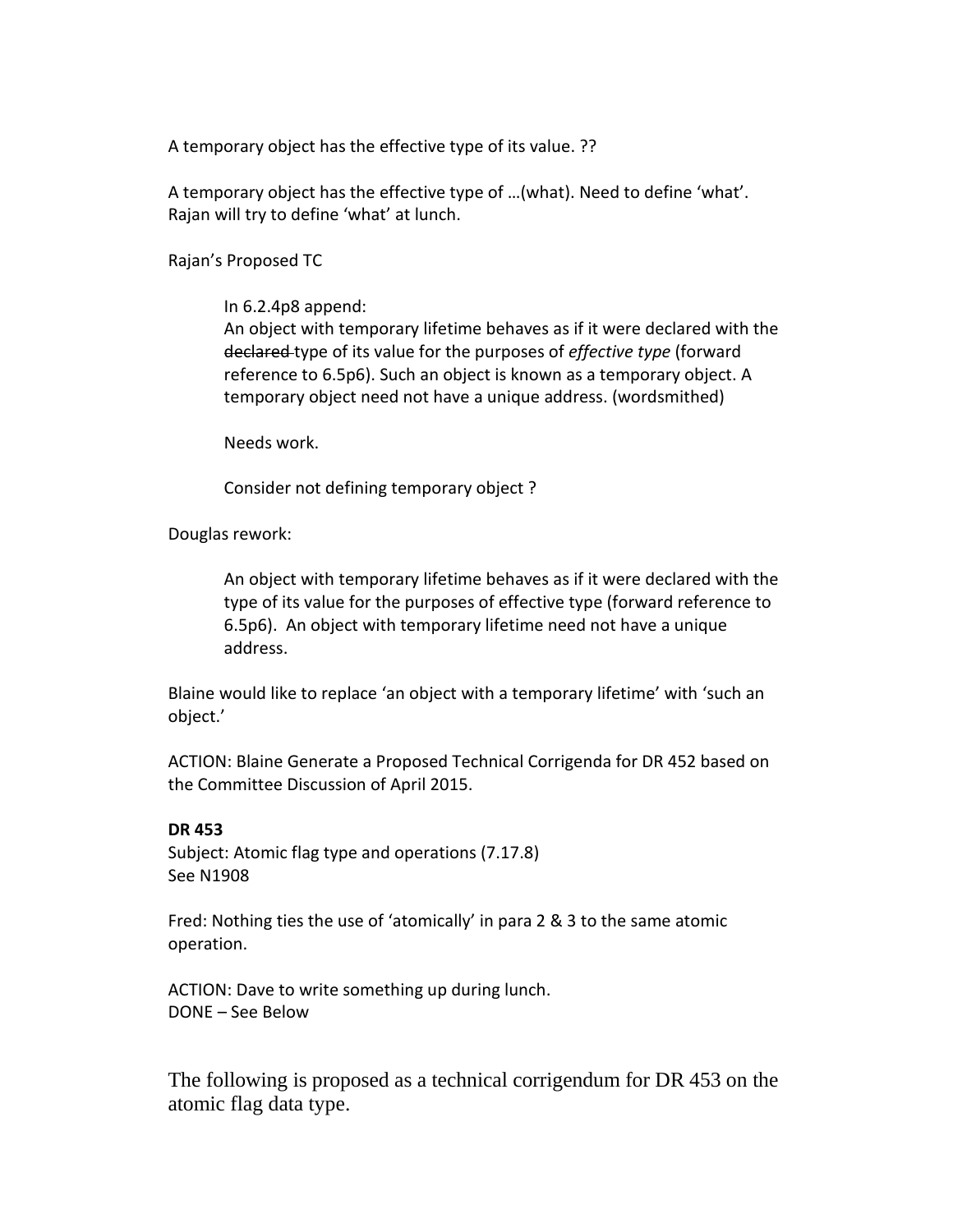# *Proposed Technical Corrigendum*

Add to the end of 7.17.8p1:

The value true corresponds to the set state and the value false corresponds to the clear state.

In 7.17.8.1p1, change:

Atomically sets the value pointed to by **object** to true.

to:

Atomically places the atomic flag pointed to by **object** in the set state and returns the value corresponding to the immediately preceding state.

## In 7.17.8.1p2, change:

Atomically, the value of the object immediately before the effects.

#### to:

The **atomic\_flag\_test\_and\_set** functions return the value that corresponds to the state of the atomic flag immediately before the effects.

## In 7.17.8.2p2, change:

Atomically sets the value pointed to by **object** to false.

to:

Atomically places the atomic flag pointed to by **object** into the clear state.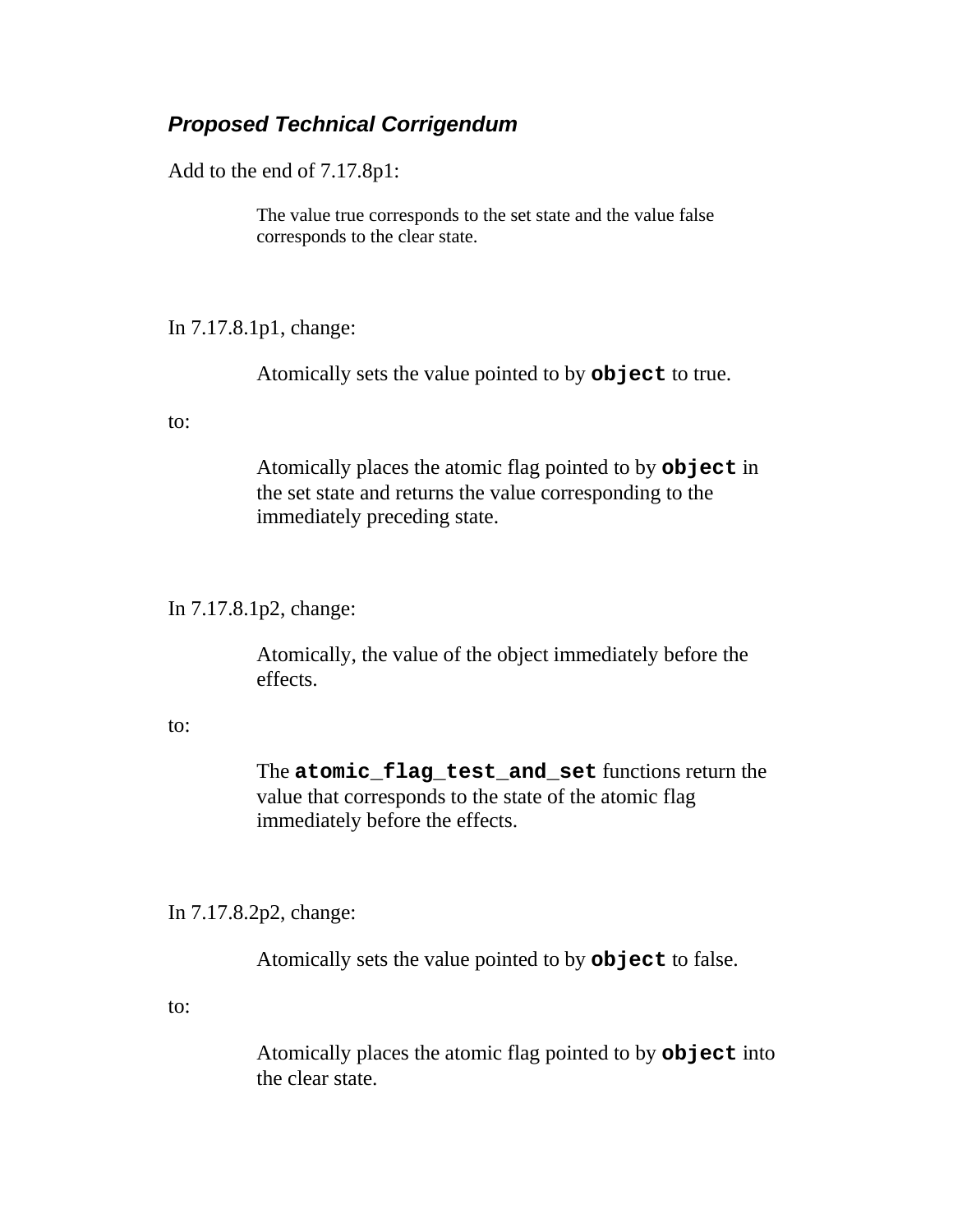Discussion: Rajan likes this. Add as a Proposed TC to DR 453 ? YES Paragraph 1 & 2 should be Paragraph 2 & 3. Some other editorial changes as well.

ACTION: DR 453: David to rewrite his proposed TC as needed, forward this to Blaine, to include in the Committee Discussion.

**DR 455**

Proposed TC exists Moved to REVIEW

**DR 456**

Proposed TC Exists Moved to REVIEW

**DR 461**

Proposed Committee Response exists Added to SD 3 Moved to REVIEW

## **DR 462**

Proposed Committee Response exists David to rewrite for review later today.

The following is proposed as a technical corrigendum for DR 462 on atomic operations in signal handlers. Differences from the previously proposed technical corrigendum are **highlighted**.

# *Proposed Technical Corrigendum*

Change subclause 7.14.1.1 paragraph 5 from:

If the signal occurs other than as the result of calling the **abort** or **raise** function, the behavior is undefined if the signal handler refers to any object with static or thread storage duration that is not a lock-free atomic object other than by assigning a value to an object declared as **volatile sig\_atomic\_t**, or the signal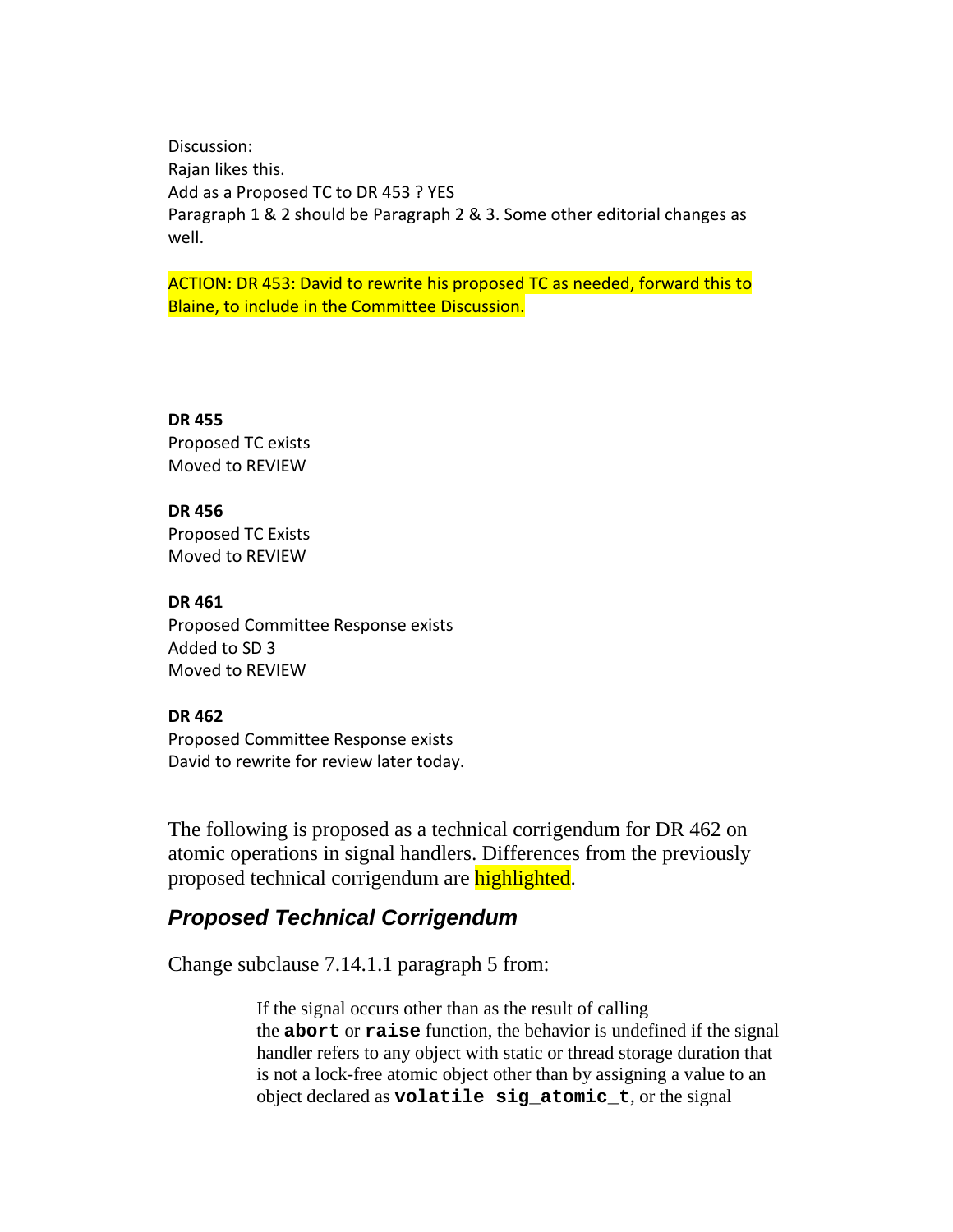handler calls any function in the standard library other than the **abort** function, the **\_Exit** function, the **quick\_exit** function, or the **signal** function with the first argument equal to the signal number corresponding to the signal that caused the invocation of the handler. Furthermore, if such a call to the **signal** function results in a **SIG\_ERR** return, the value of **errno** is indeterminate.<sup>252)</sup>

to:

If the signal occurs other than as the result of calling the **abort** or **raise** function, the behavior is undefined if the signal handler refers to any object with static or thread storage duration that is not a lock-free atomic object other than by assigning a value to an object declared as **volatile sig\_atomic\_t**, or the signal handler calls any function in the standard library other than

- the **abort** function,
- **the Exit function,**
- $\bullet$  the **quick** exit function,
- **the functions in <stdatomic.h>** (except where explicitly stated otherwise) when the atomic arguments are lock-free,
- the **atomic\_is\_lock\_free** function with any atomic argument, or
- the **signal** function with the first argument equal to the signal number corresponding to the signal that caused the invocation of the handler. Furthermore, if such a call to the **signal** function results in a **SIG\_ERR** return, the value of  $errno$  is indeterminate.<sup>252)</sup>

Add a new paragraph after 7.17.2.2 paragraph 3:

If a signal occurs other than as the result of calling the **abort** or **raise** function, the behavior is undefined if the signal handler calls the **atomic** init generic function.

In subclause J.2 Undefined behavior, change: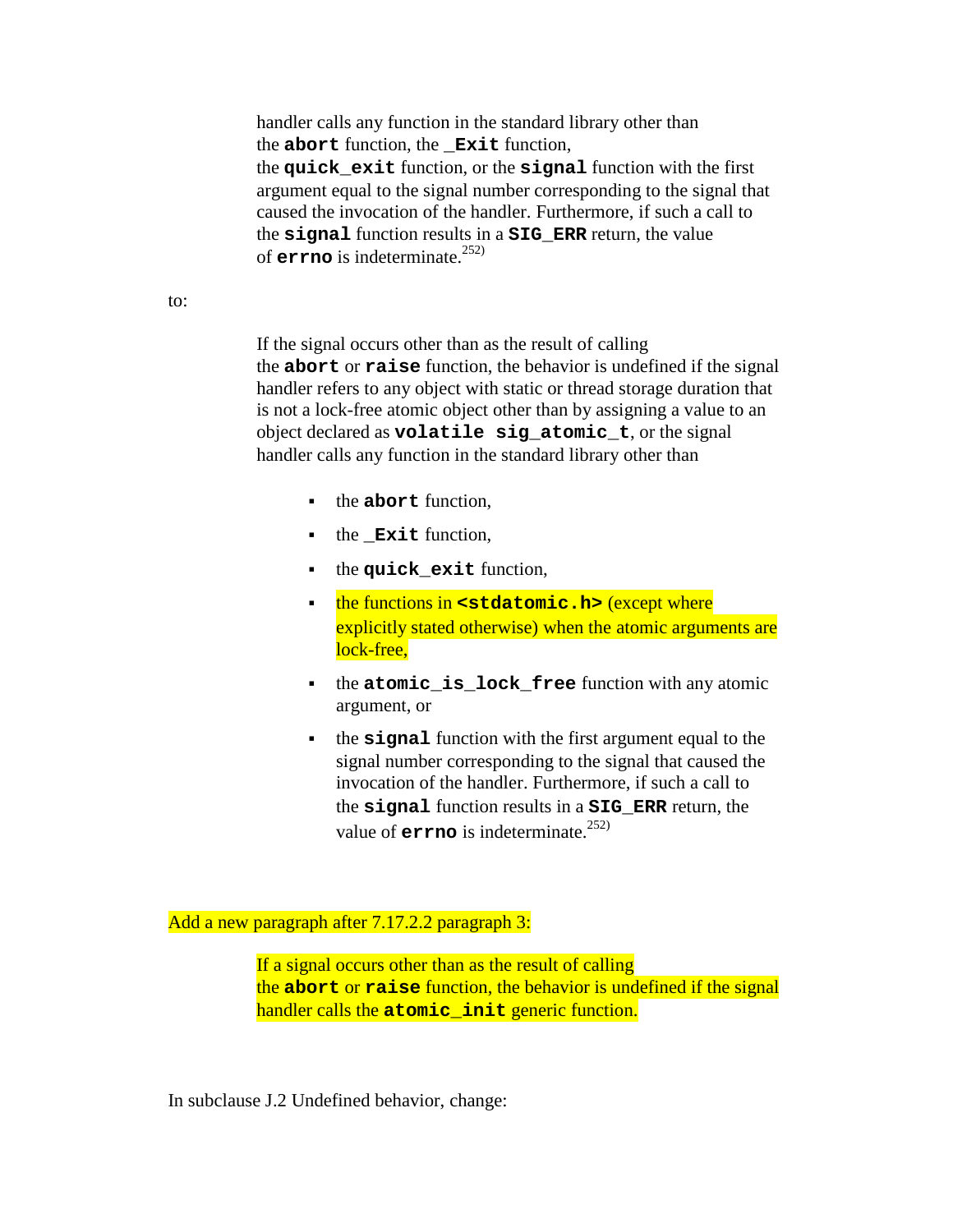A signal occurs other than as the result of calling the **abort** or **raise** function, and the signal handler refers to an object with static or thread storage duration that is not a lock-free atomic object other than by assigning a value to an object declared as **volatile sig\_atomic\_t**, or calls any function in the standard library other than the **abort** function, the **\_Exit** function, the **quick\_exit** function, or the **signal** function (for the same signal number) (7.14.1.1).

to:

A signal occurs other than as the result of calling the **abort** or **raise** function, and the signal handler refers to an object with static or thread storage duration that is not a lock-free atomic object other than by assigning a value to an object declared as **volatile sig\_atomic\_t**, or calls any function in the standard library other than the **abort** function, the **\_Exit** function, the **quick\_exit** function, the functions in **<stdatomic.h>** (except where explicitly stated otherwise) when the atomic arguments are lock-free, the **atomic\_is\_lock\_free** function with any atomic argument, or the **signal** function (for the same signal number) (7.14.1.1).

#### In subclause J.2 Undefined behavior, insert in order:

A signal occurs other than as the result of calling the **abort** or **raise** function, and the signal handler calls the **atomic\_init** generic function (7.17.2.2).

Discussion: Do we want to make the above the new proposed TC for DR 462. YES

ACTION: Blaine to take the new words from David on DR 462 as a Proposed TC.

Leave OPEN

**DR 464** Proposed TC and CR exist Moved to REVIEW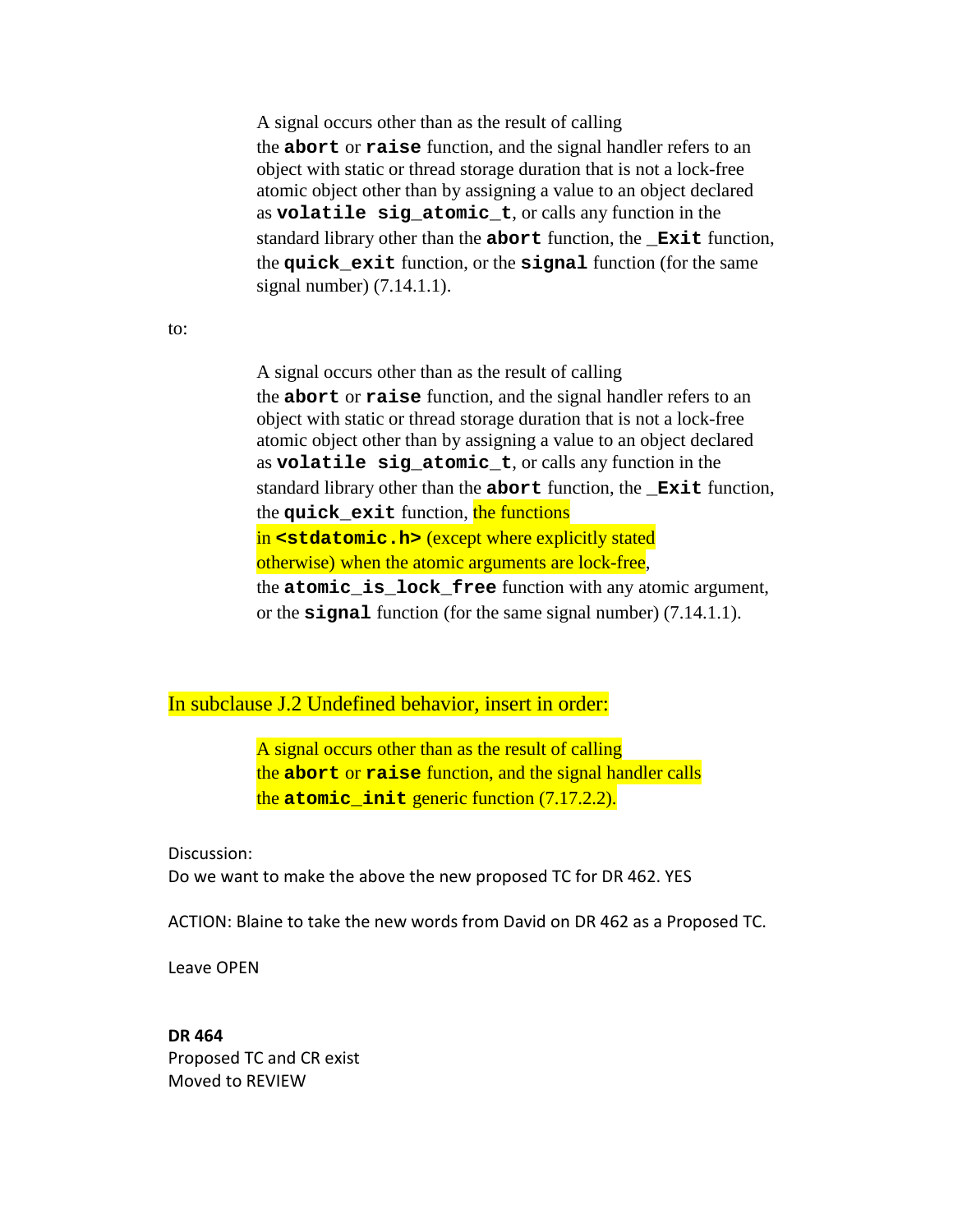#### **DR 465**

Proposed TC exists Need to modify the second change? No Blaine sees a possible Committee Response with this as well. Fred suggested an explanatory footnote.

Moved to REVIEW

## **DR 466**

This has been added to SD3 – Not a Defect Propose Committee Response exists. Moved to REVIEW

### **DR 467**

Proposed TC exists Moved to REVIEW ACTION: David to add macro portion of DR 467 to SD 3

### **DR 468**

Proposed TC exists Moved to REVIEW

#### **DR 469**

Committee Discussion, Oct 2014 See N1907

Issue 1 is moot. Done in DR 414 Issue 2: An unlock succeeds only if all prior locks have been successfully unlocked. More work needed. Issue 3: Why say this? We already know it's undefined. The words differ from  $C++$ Q: Specify explicit Undefined Behavior ?  $Y - 8$ ,  $N - 2$ ,  $A - 5$ , - So state.

Leave OPEN

## **DR 470**

Committee Discussion Oct 2014 See N1922

> In N1882 it is pointed out C11 does not clearly say that mtx trylock can spuriously fail, and that although this can be inferred, the wording is far less clear than the corresponding section 30.4.1.2 in the C++11 standard.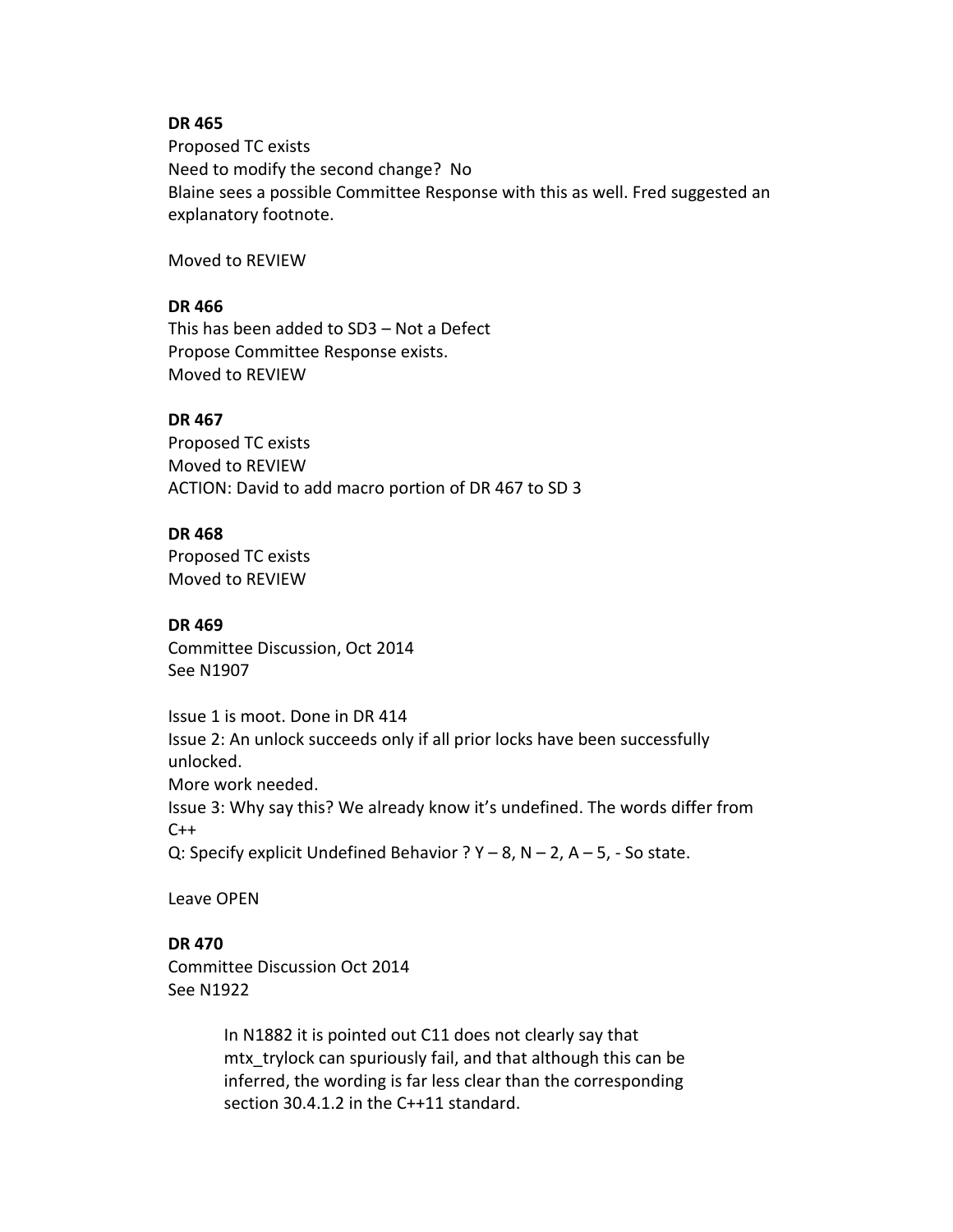### **Proposed Technical Corrigendum**

## **In 7.26.4.5 The mtx\_trylock function replace paragraph 3**

The mtx trylock function returns thrd success on success, or thrd busy if the resource requested is already in use, or thrd error if the request could not be honored.

with

The mtx trylock function returns thrd success on success, or thrd busy if the resource requested is already in use, or thrd\_error if the request could not be honored. **In some implementations** mtx\_trylock may spuriously fail to lock an unused resource, in which case it shall return thrd busy.

Adopt the above words as the Proposed TC for DR 470 ? w/o the words "in some implementations".

Leave OPEN

### **DR 471**

Proposed TC exists from Oct 2014. Moved to REVIEW

## **DR 472 (N1902)**

Rajan submittal of Suggested TC for DR 472 Suggested TC for N1902:

> In 7.3.1#3, change: Each synopsis specifies a family of functions

to:

 Each synopsis other than the CMPLX macros specifies a family of functions

and add a forward reference to 7.3.9.3 after the paragraph.

Adopt the words above as a Proposed TC for DR 472.

**DR 473 (N1903)**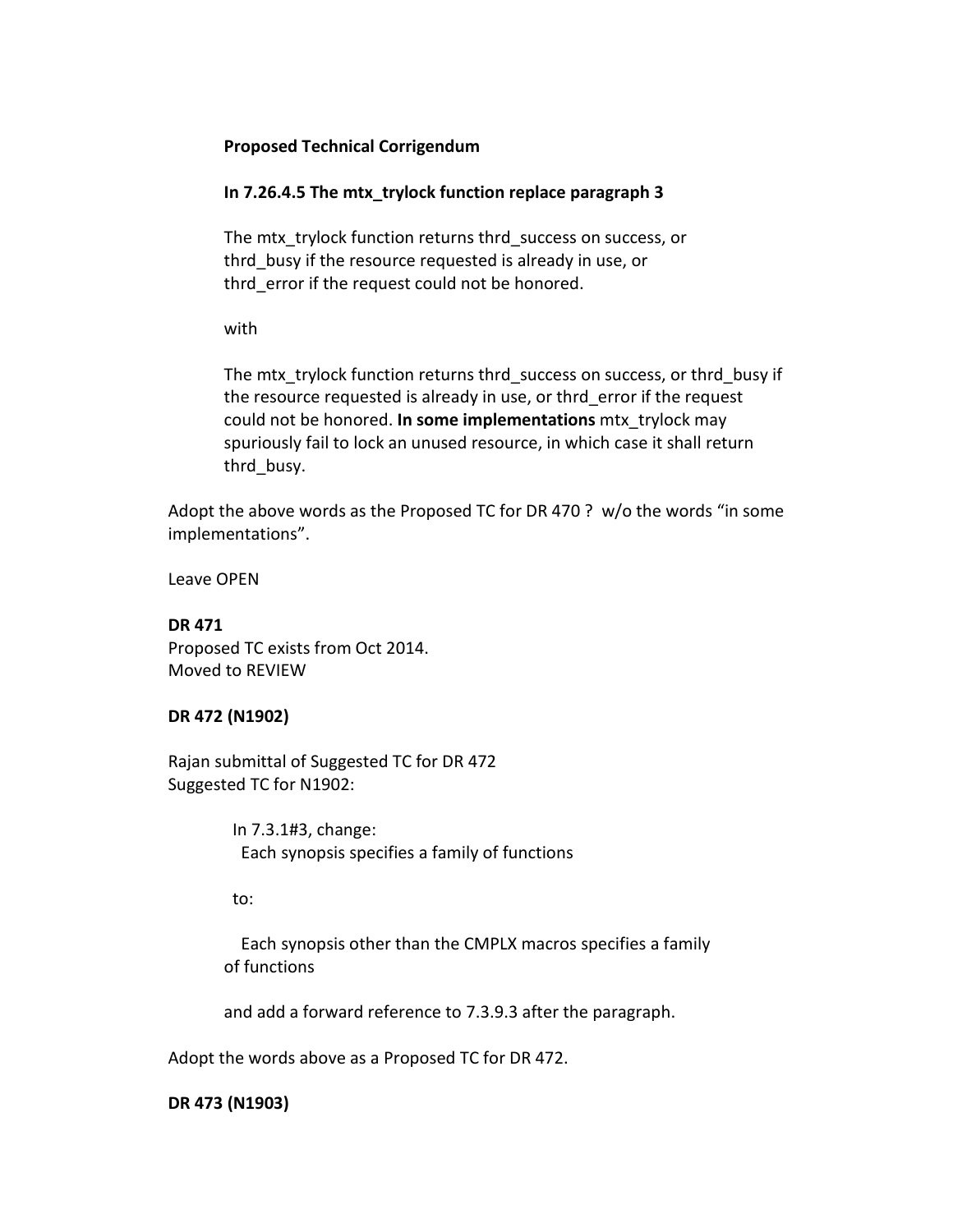Q: Accept Fred's proposed TC 8-3-4 Leave OPEN

**DR 474 (N1909)** Clarification for atomic\_compare\_exchange

Suggested TC (Blaine N1909) In 7.17.7.4 The atomic compare exchange generic functions paragraph 3 replace:

NOTE 1 For example, the effect of **atomic\_compare\_exchange\_strong** is

with

NOTE 1 For example, the effect of **atomic\_compare\_exchange\_strong** is, for unpadded lock-free integer types, atomically

This proposed note differs from what is contained in C++, which matches what we presently have. Changing our existing note to differ from C++ could cause some level of confusion, even if it is correct. No consensus to make this change.

ACTION: Blaine to write a Committee Response for DR 474

Leave OPEN

## **DR 475 (N1927)**

Discussion lead to a number of changes to Blaine's initial paper.

7.2.1 Deferred from Previous Meeting: Proposed Resolution of DR 423 [\[N1863\]](http://www.open-std.org/jtc1/sc22/wg14/www/docs/n1863.pdf)

7.2.2 Proposed Technical Corrigendum for DR 448 [\[N1885\]](http://www.open-std.org/jtc1/sc22/wg14/www/docs/n1885.htm)

7.2.3 Possible Defect Report: Complex Math Functions cacosh and ctanh [\[N1886\]](http://www.open-std.org/jtc1/sc22/wg14/www/docs/n1886.htm)

7.2.4 Discussion of DR 452 [\[N1888\]](http://www.open-std.org/jtc1/sc22/wg14/www/docs/n1888.pdf)

7.2.5 Updated Technical Corrigendum for DR 437 [\[N1895\]](http://www.open-std.org/jtc1/sc22/wg14/www/docs/n1895.htm)

7.2.6 Possible Defect Report: CMPLX and 7.3.1 Introduction [\[N1902\]](http://www.open-std.org/jtc1/sc22/wg14/www/docs/n1902.htm) **Yes – Assigned DR 472**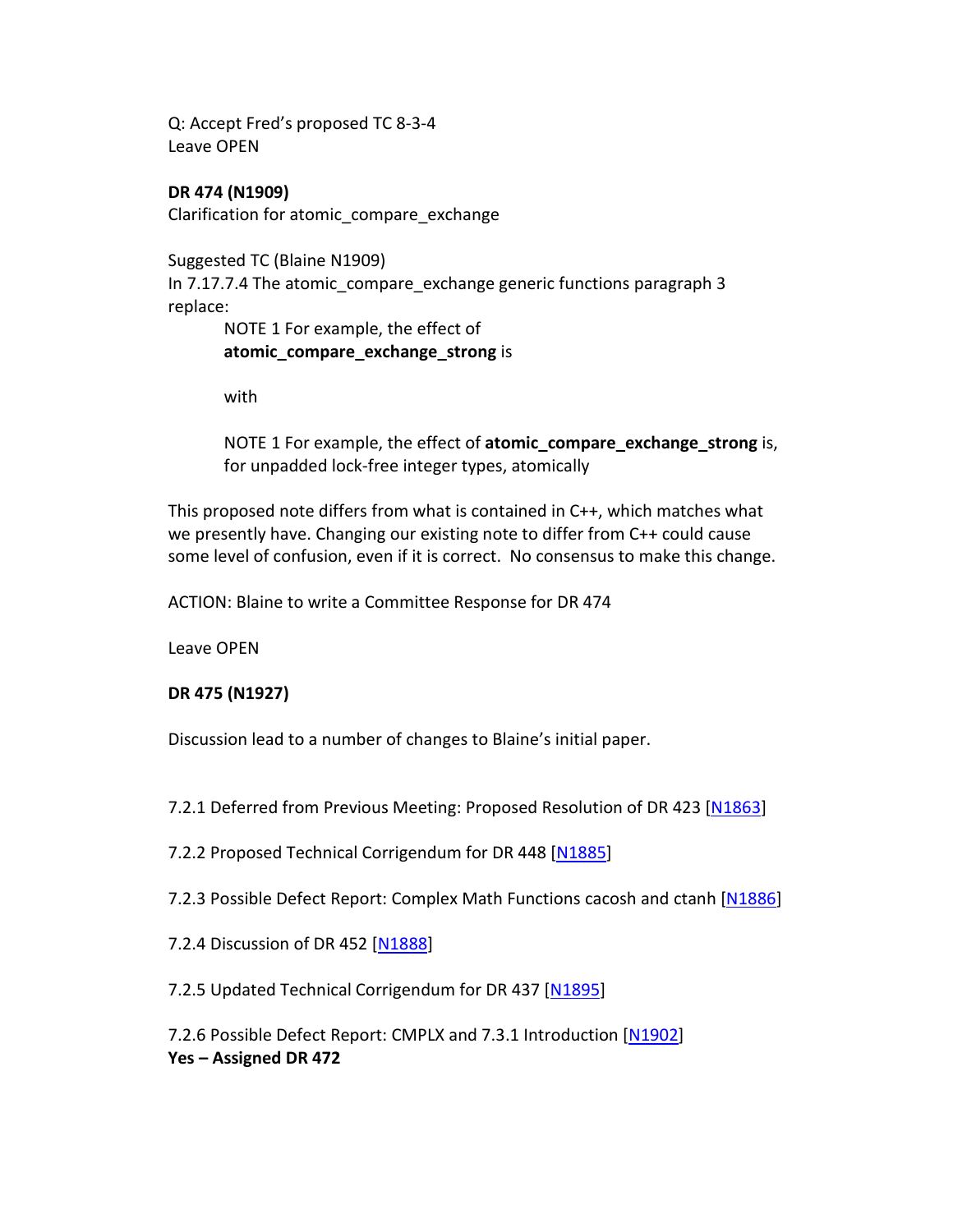7.2.7 Possible Defect Report: *Too Large* and expm1, erfc, lgamma [\[N1903\]](http://www.open-std.org/jtc1/sc22/wg14/www/docs/n1903.htm) **Yes – Assigned DR 473**

7.2.8 Propose Technical Corrigendum for DR 431 [\[N1906\]](http://www.open-std.org/jtc1/sc22/wg14/www/docs/n1906.htm)

7.2.9 Proposal for DR 469 [\[N1907\]](http://www.open-std.org/jtc1/sc22/wg14/www/docs/n1907.pdf)

7.2.10 Proposal for DR 453 [\[N1908\]](http://www.open-std.org/jtc1/sc22/wg14/www/docs/n1908.pdf)

## **7.2.11 Note 1 Clarification for atomic\_compare\_exchange [\[N1909\]](http://www.open-std.org/jtc1/sc22/wg14/www/docs/n1909.pdf)**

Yes – Assigned DR 474, related to DR 431 "Proposed TC should be "Suggested TC"

## **7.2.12 Possible Defect Report: \_Alignof Incomplete Arrays [\[N1910\]](http://www.open-std.org/jtc1/sc22/wg14/www/docs/n1910.htm)**

Difference between the C and C++ Standards was created in C++11. C++ considered this item to be 'not the way it should work', and changed it. We did not catch it. Is this a DR or a 'change to our Standard' ? General consensus is it is a change to our Standard.

Consider adding this item to SD 3 as a future consideration of a revision. Moved to Document Review.

## **ACTION: Convener to add N1910 to the SD 3.**

# **7.2.13 Related to DR 464: \_\_LINE\_\_ and Multiple Lines [\[N1911\]](http://www.open-std.org/jtc1/sc22/wg14/www/docs/n1911.htm)**

It's not clear what value, if any, is added by addressing this as a DR. There is no use for this change. Is this a DR ? Is this a DR. Yes – 4, No 8, Abstain -2 NOT A DR. (NAD) Put under Document Review.

## **7.2.14 DR 444**

We would like compiler developers to tell us if the Committee Discussion presented in this DR has been implemented. We had asked Larry Jones to review this language to see if it reflected what we want. Who can work on this? Clark? Yes. Rajan – Possible.

Revisit on Wednesday.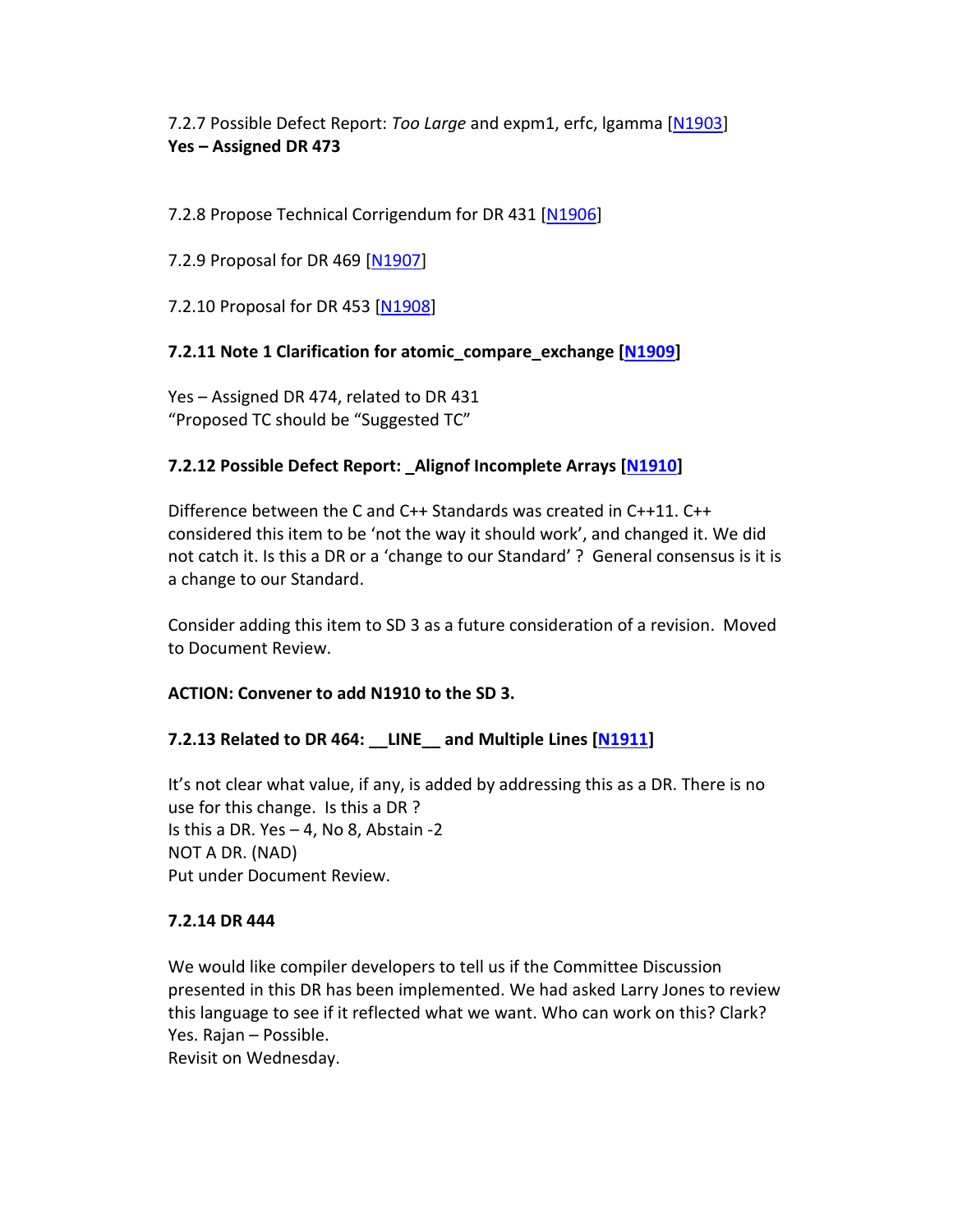### **7.3 TS 17961:2013 Defect Reports [\[N1891\]](http://www.open-std.org/jtc1/sc22/wg14/www/docs/n1891.htm)**

Subject: error in 5.21 example Proposed TC exists. Moved to REVIEW.

## **8. Other Business**

8.1 DR 422 – Not a Defect: Fred would like this included in SD 3. David believes this calls for a paper. Jens agreed to write one that will likely include DR 421 as well.

8.2 DR 426 – Committee Discussion is wrong, third bullet. 'neither multiply or divide'.. should be inserted. editorial correction. No effect on Proposed TC.

8.3 Controlling Expression of \_Generic primary expression (Gustedt) Follow-up to DR 423 (CLOSED)

Does the controlling expression of a \_Generic primary expression undergo any type of conversion to calculate the type that is used to do the selection? Implementations give different answers to that question. Clark: We explicitly rejected the concept of handling 'const char' as well as 'char'. This paper is presented as a potential DR. If so, we should clarify what our intention was. N1441 was an earlier version. Did we talk about this in Santa Cruz? Several implementations have followed the clang model. Blaine would like to see conflicting cases between clang and gcc. A clearer statement of the problem is needed.

ACTION: Jens to convert his paper on "Controlling Expression of \_Generic primary expression" into an 'N' paper for the post-meeting mailing.

## **9. Resolutions and Decisions Reached**

9.1 Review of Decisions Reached

Send DTS 18661 parts 3 & 4 to ISO ITTF for publication.

9.2 Review of Action Items

#### CARRY-OVER ACTION ITEMS

ACTION: Blaine to write up an approach for the Floating Point Group that goes a bit beyond the approaches discussed in N1841.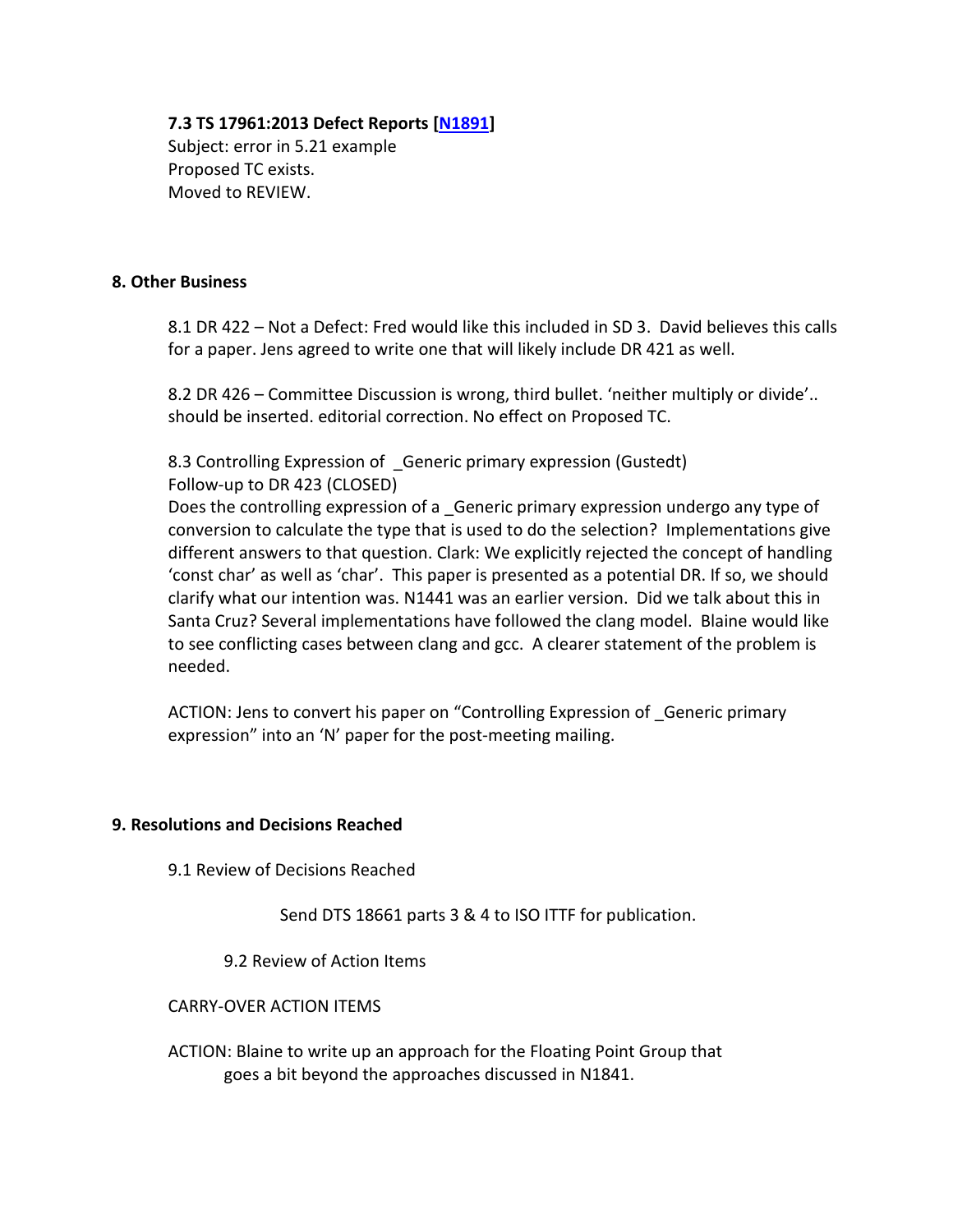ACTION: Larry to review the words for a Proposed TC, DR 444. (Done-OBE)

- ACTION: Martin to examine what C++ says about temporary objects (object with a temporary lifetime). RE: DR 452.
- ACTION: Martin will provide words to clarify that a NULL pointer can be a valid argument as a consequence of the Proposed TC for DR 465.

## **NEW ACTION ITEMS**

ACTION – Tom Plum to write a paper explaining C++ qualification conversions.

ACTION – Tom Plum to write a paper describing C++ pointer comparison.

ACTION – ALL Review & Comment WG21 N4220, Preprocessor Undefined Behavior paper.

ACTION: Convener to add N1899 to SD 3 with a note concerning the **<=** issue of 7.20.2.1

ACTION: Convener to add N1923 to SD 3

ACTION: Convener to add N1910 to SD 3

ACTION: Convener to add N1911 as "unspecified" behavior rather than implicit "undefined" to SD 3.

ACTION: DR 427: Blaine to investigate other concerns.

ACTION: DR 437: Blaine to add Rajan's words in Committee Discussion as a Proposed TC.

ACTION: DR 439: Clark to write a paper.

ACTION: DR 444: Blaine will look for a number of constraints that capture Tom's thoughts and incorporate them into the Committee Discussion.

ACTION: DR 452: Blaine Generate a Proposed Technical Corrigenda based on the Committee Discussion of April 2015.

ACTION: DR 467: Convener to add macro portion to SD 3

ACTION: DR 462: Blaine to take the new words from David as a Proposed TC.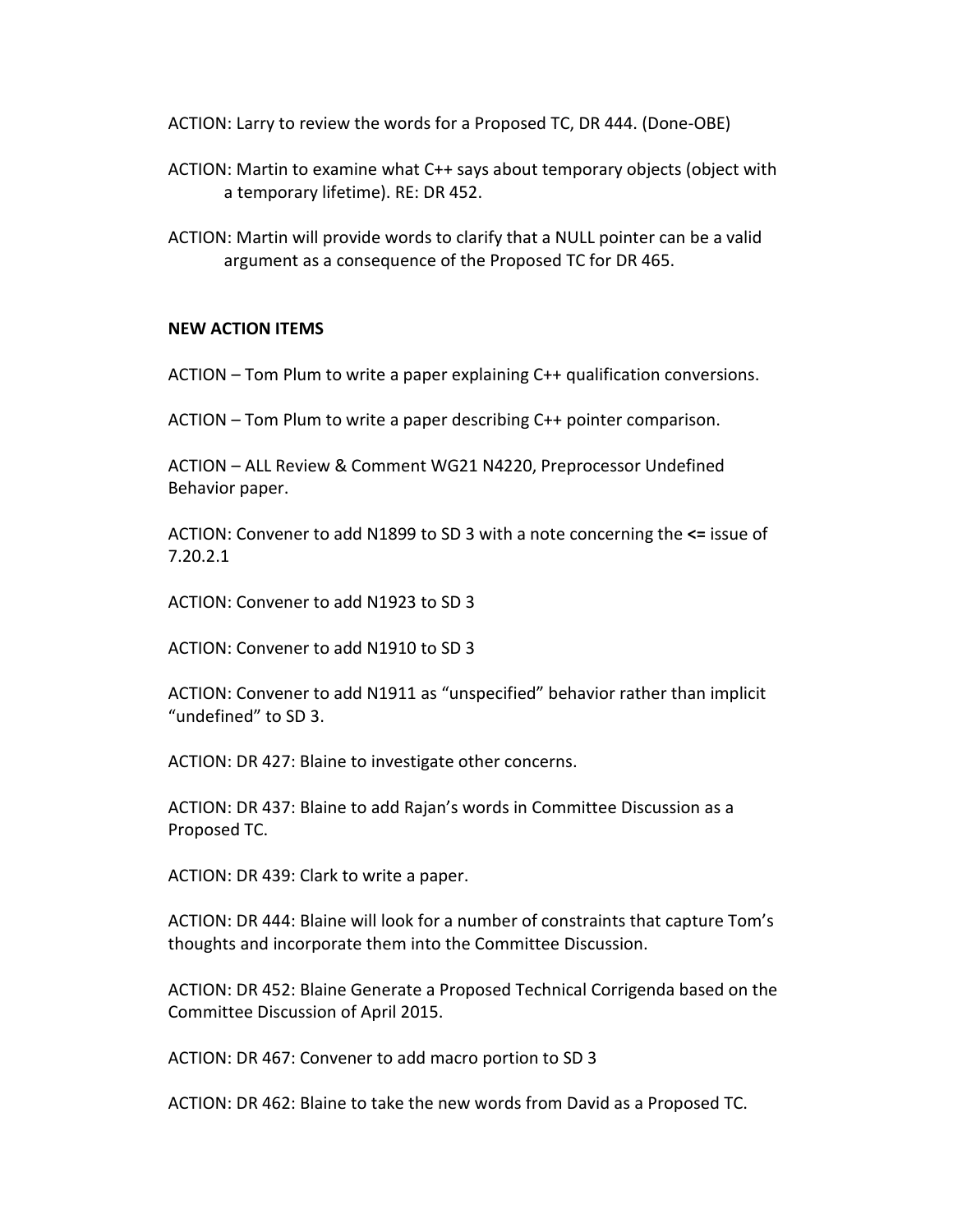ACTION: DR 453: David to rewrite his proposed TC as needed, forward this to Blaine, to include in the Committee Discussion.

ACTION: Jens to convert his paper on "Controlling Expression of \_Generic primary expression" into an 'N' paper for the post-meeting mailing.

## **10. Thanks to Host**

## **Thanks to Cisco for hosting the meeting**

#### **11. Adjournment**

The meeting was adjourned at 1135 hours, April 16, 2015 (Garst/Hedquist)

# Minutes (Draft) PL22.11/US TAG Meeting

### **Tuesday, April 14, 2015 at 16:00 local**

| <b>Name</b>           | Organization    | <b>Primary/Alt</b> | <b>Comments</b>    |
|-----------------------|-----------------|--------------------|--------------------|
| David Keaton          | CERT/SEI/CMU    | P                  |                    |
| John Parks            | Intel           | P                  | PL22.11 Chair      |
| Daniel Plakosh        | CERT/SEI/CMU    | A                  |                    |
| <b>Blaine Garst</b>   | Garst           | P                  |                    |
| Rajan Bhakta          | IBM             | P                  |                    |
| <b>Clark Nelson</b>   | Intel           | A                  |                    |
| <b>Barry Hedquist</b> | Perennial       | P                  | PL22.11 Secretary  |
| Clive Pygott          | <b>LDRA</b>     | P                  |                    |
| Douglas Walls         | Oracle          | P                  |                    |
| Tom Plum              | Plum Hall, Inc. | P                  |                    |
|                       |                 |                    |                    |
| Fred Tydeman          | Tydeman         | P                  | PL22.11 Vice Chair |
| Lars Bionnes          | Cisco           | P                  |                    |
| Jens Gustedt          | <b>CERT</b>     | Observer           |                    |
| Olve Maudal           | Cisco           | Observer           |                    |
| Ismail Pazarbasi      | Cisco           | Observer           |                    |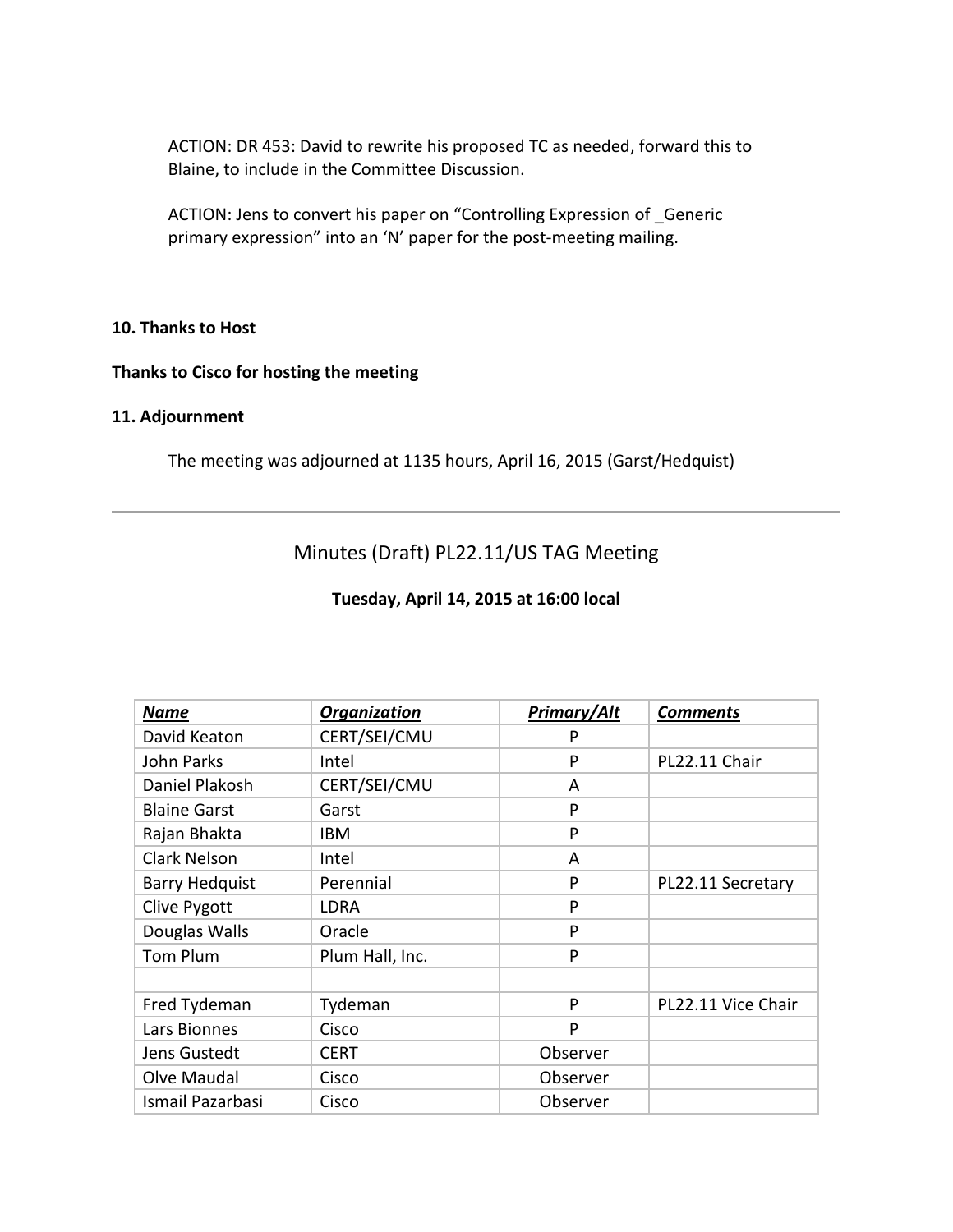1. Approval of Agenda

The agenda was approved by unanimous consent (Keaton/Tydeman).

2. Approval of Previous Minutes

The prior meeting minutes for St Louis, Oct 27-31, 2014, were approved by unanimous consent (Garst/Keaton))

- 3. INCITS **Antitrust Guidelines and Patent Policy**
- 4. INCITS official designated member/alternate information
- 5. Identification of PL22.11 Voting Members
	- 1. PL22.11 Members Attaining Voting Rights at this Meeting

none

2. Prospective PL22.11 Members Attending their First Meeting

none

- 6. Members in Jeopardy
	- 1. Members in jeopardy due to failure to return Letter Ballots

none

2. Members in jeopardy due to failure to attend Meetings

Members in jeopardy for failure to attend this meeting.

none

Members who retained voting rights by attending this meeting

none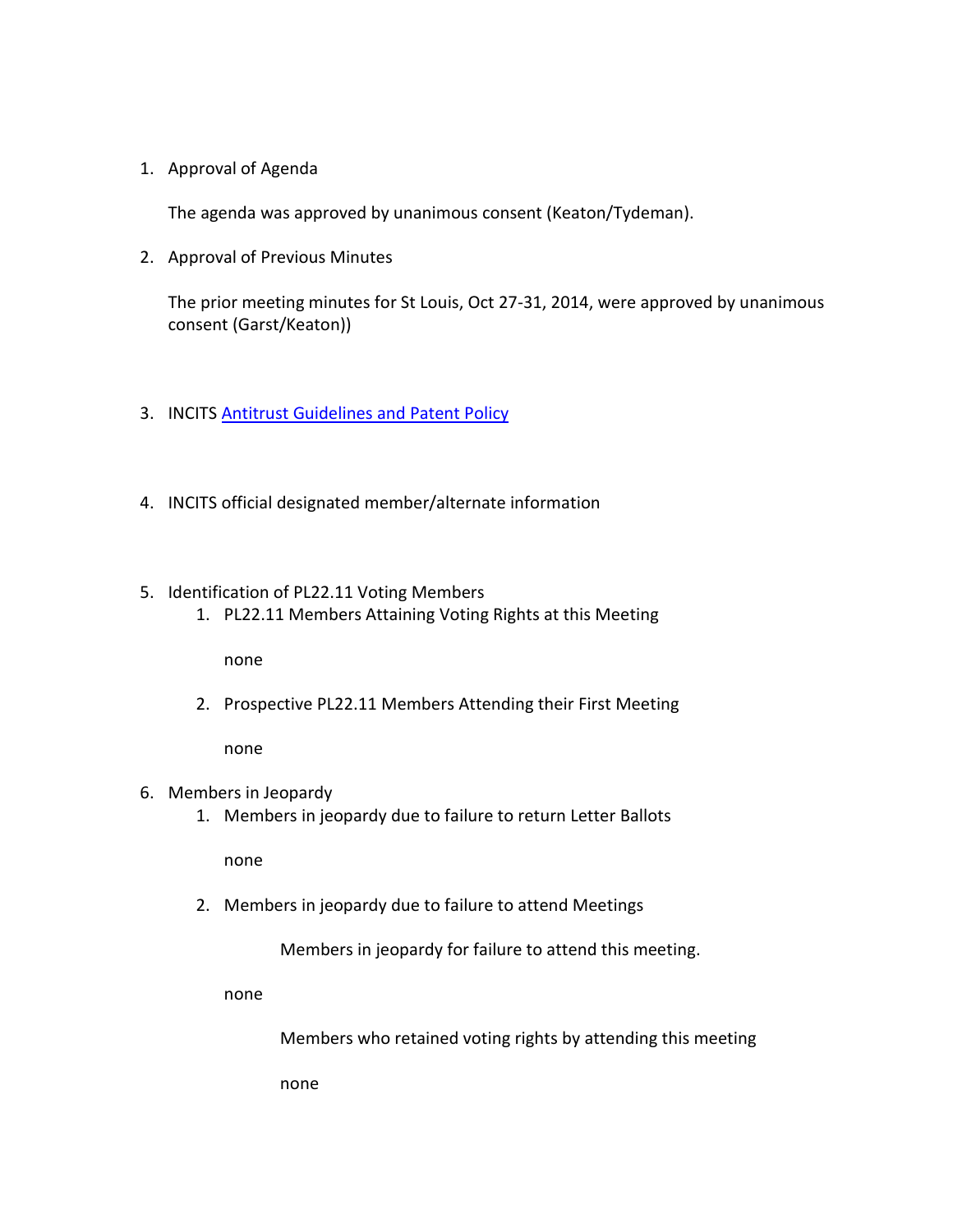Members who lost voting rights for failure to attend this meeting

none

3. Members who previously lost voting rights who are attending this meeting

none

7. Procedures for Forming a US Position

per normal

8. New Business

1. National Maintenance Review, INCITS/ISO/IEC 24747:2009[2010], Mathematical Special Functions.

The National Maintenance Review is for the INCITS version of ISO/IEC 24747:2009, Mathematical Special Functions. The ISO/IEC Standard has already REAFFIRMED in an International Ballot on.

QUESTION: Do you APPROVE of the REAFFIRMATION of INCITS/ISO/IEC 24747:2009[2010] ?

CERT yes Cisco yes Plum Hall yes Tydeman yes IBM abstain Perennial yes Cisco yes Garst yes Oracle abstain LDRA yes

APPROVED: 8-0-2

9. Next Meeting

The next meeting of the US TAG for SC22/WG14 will be Tuesday, 27 October, 2015, in Kona, HI.

## 10. Adjournment